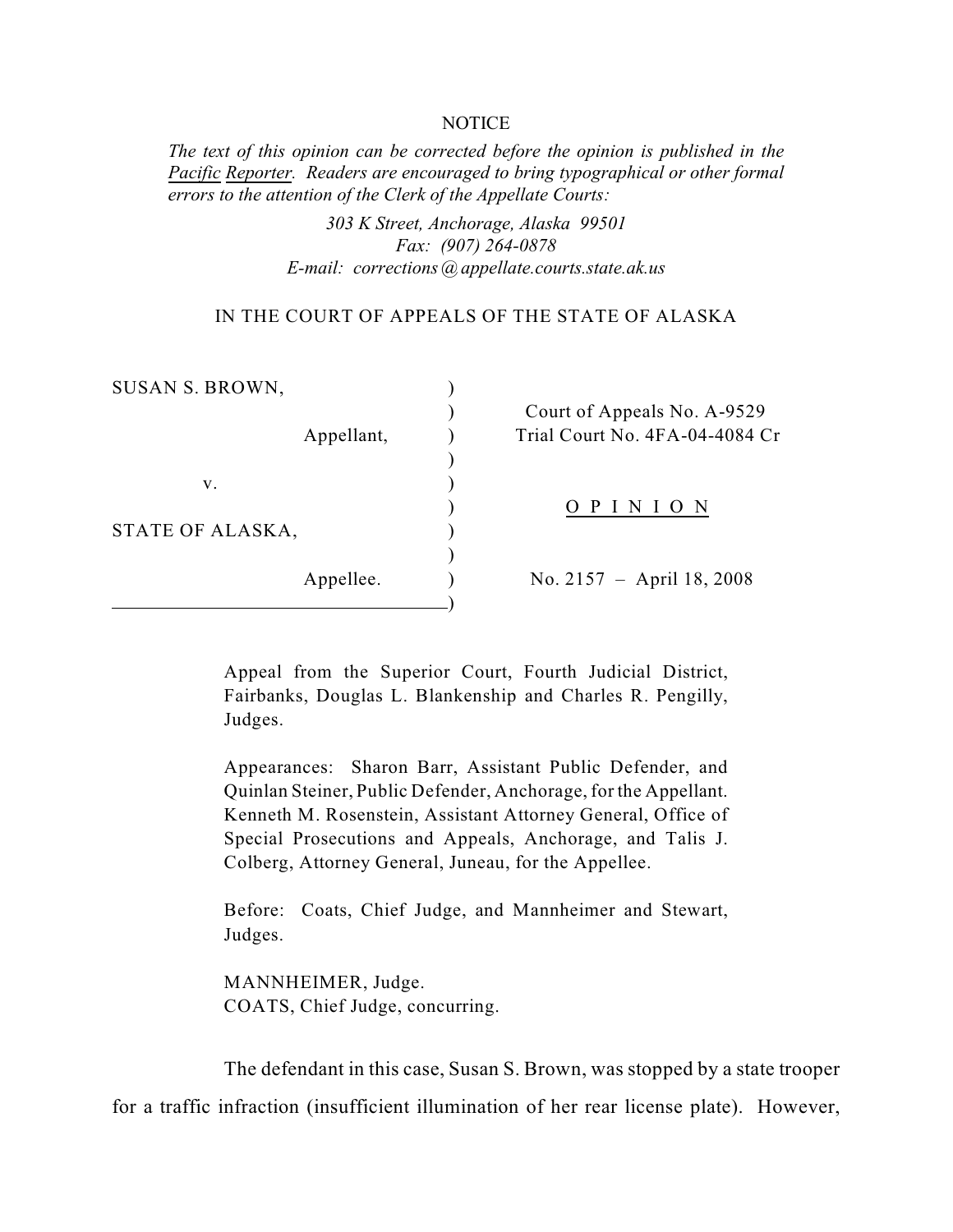Brown was not informed of the reason for the stop. The trooper asked Brown to produce her driver's license, and then he took the driver's license back to his patrol car to see if the license was valid and if there were any outstanding warrants for Brown's arrest. After assuring himself that Brown was validly licensed and that there were no warrants for her arrest, the trooper decided to simply issue a warning to Brown. The trooper then returned to Brown's car.

But rather than explaining the reason for the stop, and announcing his decision to let Brown off with a warning, the trooper instead asked Brown for permission to search her person and her vehicle for weapons and drugs. Brown gave permission, the search was conducted, and the trooper found a crack cocaine pipe in the lining of Brown's coat.

In this appeal, Brown concedes that she was properly stopped for the traffic infraction. However, she asserts that the circumstances surrounding her encounter with the trooper were implicitly coercive, and that her consent to the search was therefore not valid.

The United States Supreme Court has declared that, even when a traffic stop is supported by probable cause, routine traffic stops should be viewed as a species of investigative stop rather than a formal arrest. *Berkemer v. McCarty*, 468 U.S. 420, 440-41 & n. 29; 104 S.Ct. 3138, 3150 & n. 29; 82 L.Ed.2d 317 (1984). For this reason, traffic stops are governed by the principles expounded in *Terry v. Ohio*<sup>1</sup> limiting the scope and duration of investigative stops. *Id.* 

(See *Knowles v. Iowa*, 525 U.S. 113, 119 S.Ct. 484, 142 L.Ed.2d 492 (1998), where the Supreme Court held that, even when an officer might lawfully subject a motorist to a full custodial arrest for a traffic offense, the officer can not lawfully

<sup>392</sup> U.S. 1, 88 S.Ct. 1868, 20 L.Ed.2d 889 (1968). <sup>1</sup>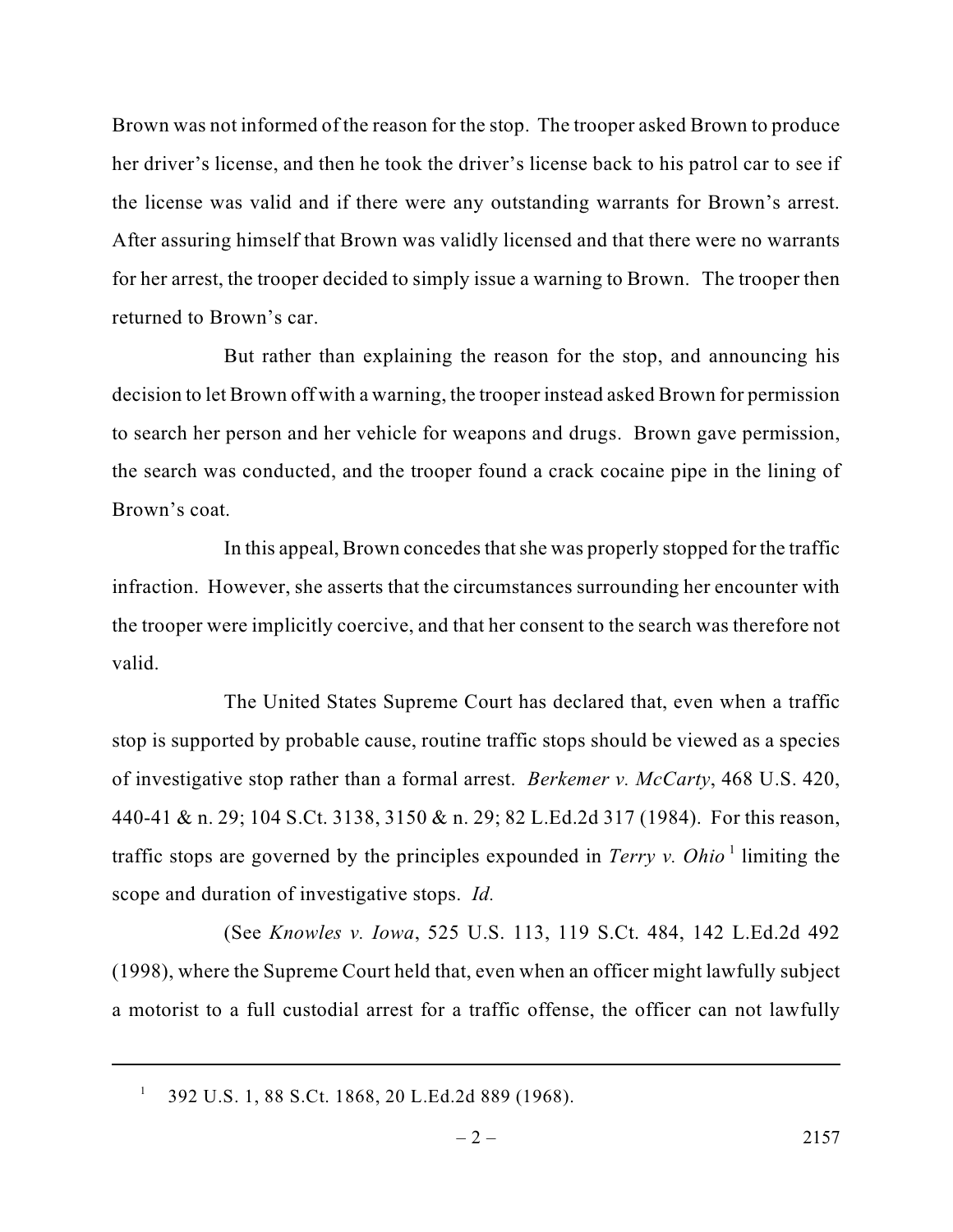conduct the kinds of searches incident to arrest that would be authorized under the Fourth Amendment unless the officer actually performs a full custodial arrest. If the officer instead decides to conduct a routine traffic stop, then the officer's authority to search is limited by the rule of *Terry v. Ohio*. *Knowles*, 525 U.S. at 114, 118-19; 119 S.Ct. at 486, 488.)

Applying the principles of *Terry*, a traffic stop "must be temporary and [must] last no longer than is necessary to effectuate the purpose of the stop". *Florida v. Royer*, 460 U.S. 491, 500; 103 S.Ct. 1319, 1325-26; 75 L.Ed.2d 229 (1983) (plurality opinion). Moreover, a police officer's conduct during the stop must be "reasonably related in scope" to the circumstances that justified the stop in the first place. *United States v. Brignoni-Ponce*, 422 U.S. 873, 881; 95 S.Ct. 2574, 2580; 45 L.Ed.2d 607 (1975) (quoting *Terry*, 392 U.S. at 29, 88 S.Ct. at 1884). The stop becomes unreasonable — and thus constitutionally invalid — if the duration, manner, or scope of the investigation exceeds these boundaries. *Royer*, 460 U.S. at 500, 103 S.Ct. at 1325- 26.

But federal and state courts have reached different conclusions regarding how these principles apply when an officer asks a motorist's permission to conduct a search for controlled substances or other contraband during a traffic stop.

As we explain in more detail below, many courts have reasoned that the mere asking of questions — even a question such as, "May I search you and your vehicle for drugs?" — does not alter the duration or scope of the intrusion upon a motorist's freedom and privacy that normally accompanies a traffic stop. According to these courts, even when there is no reason to suspect that the motorist is carrying drugs, it is nevertheless proper for the officer to question the motorist about drugs, and to request the motorist's permission to conduct a drug search, so long as the officer's questioning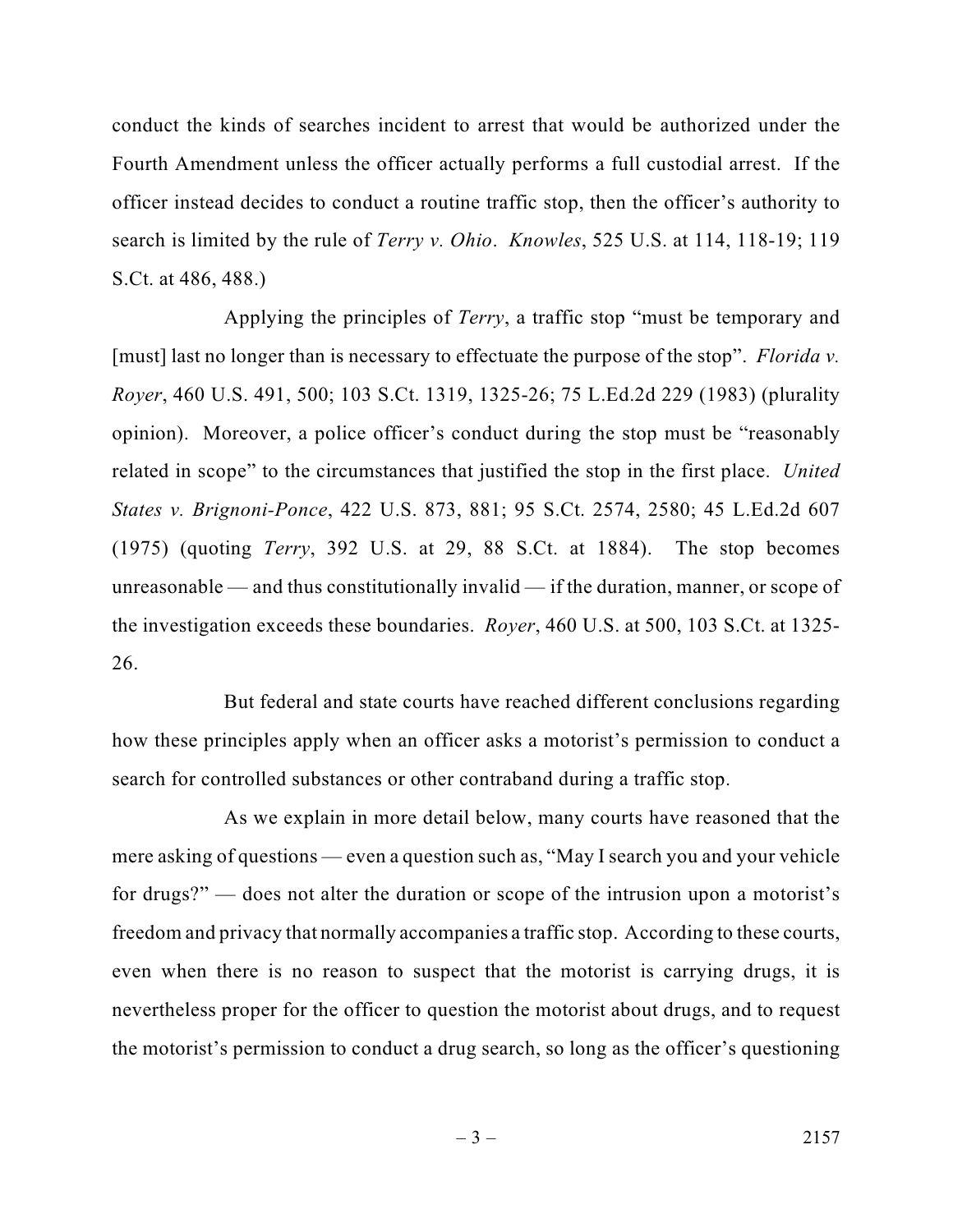does not extend the duration of the traffic stop beyond what would normally be required to investigate and respond to the observed traffic infraction.

Moreover, when these courts assess the validity of the motorist's ensuing consent, they employ the "totality of the [objective] circumstances" test enunciated in *Schneckloth v. Bustamonte*, 412 U.S. 218, 93 S.Ct. 2041, 36 L.Ed.2d 854 (1973), and *Ohio v. Robinette*, 519 U.S. 33, 117 S.Ct. 417, 136 L.Ed.2d 347 (1996). This means that, absent specific coercive circumstances beyond those that normally attend a traffic stop, the motorist's ensuing consent to search will be deemed voluntary.

Other courts, still working within the framework of federal law, have tried to clarify the application of the *Terry* principles to traffic stops by placing more specific limitations on a police officer's authority to request permission to search. For example, the Tenth Circuit follows the bright-line rule that forbids officers from requesting consent to search until the officer has returned the motorist's license and registration (thus impliedly alerting the motorist that the stop is nearing an end, and that the motorist will soon be free to go). <sup>2</sup> In a similar vein, the Ohio Supreme Court attempted to regulate these requests by requiring the officer to first expressly advise the motorist that they would be free to go even if they did not consent to the search.<sup>3</sup> However, on petition for writ of certiorari, the United States Supreme Court held that the Fourth Amendment did not require this type of advisement. <sup>4</sup>

Finally, some state courts have turned to their own state law to regulate these situations — either forbidding outright any request for permission to search unless

*See United States v. Bradford*, 423 F.3d 1149, 1158 (10th Cir. 2005). <sup>2</sup>

*State v. Robinette*, 653 N.E.2d 695, 699 (Ohio 1995). <sup>3</sup>

*Ohio v. Robinette*, 519 U.S. at 38-40; 117 S.Ct. at 420-22. 4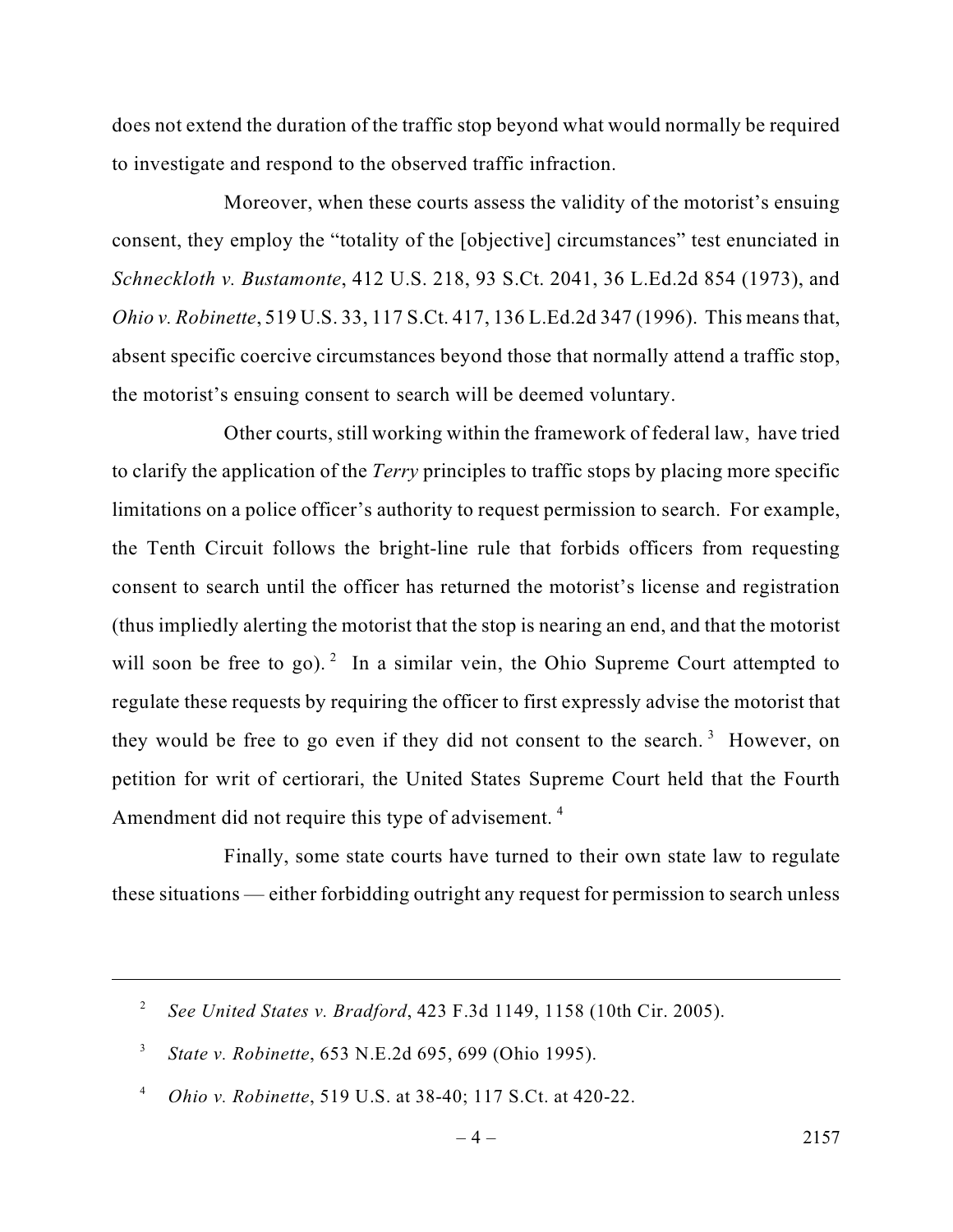there is reasonable suspicion to support the request, or else restricting the circumstances in which such requests can be made without reasonable suspicion.

For the reasons explained in this opinion, we join the state courts that have decided that their state constitutions require greater restrictions on police authority in this situation than the restrictions imposed by the Fourth Amendment to the United States Constitution.

We reject the notion that, as long as a police officer's questions do not extend the expected temporal duration of a traffic stop, the legal nature of the stop remains unaltered even when an officer questions a motorist about other potential crimes and seeks permission to search the motorist and/or the vehicle. As shown by the facts of the present case, and as shown by the experiences of other states, motorists who have been stopped for traffic infractions do not act from a position of psychological independence when they decide how to respond to a police officer's request for a search. Because of the psychological pressures inherent in the stop, and often because of the motorist's ignorance of their rights, large numbers of motorists — guilty and innocent alike — accede to these requests.

Moreover, because traffic regulations are so numerous and detailed, most motorists will violate these regulations from time to time. In the present case, for instance, the defendant was stopped because the light illuminating her rear license plate was dirty.

Because the violation of traffic regulations is so frequent, and because motorists who are stopped for traffic infractions often accede to a police officer's request for permission to search, the Fourth Amendment rules governing traffic stops create the potential risk that law enforcement officers will compromise the privacy of many citizens. These Fourth Amendment rules potentially allow Alaska law enforcement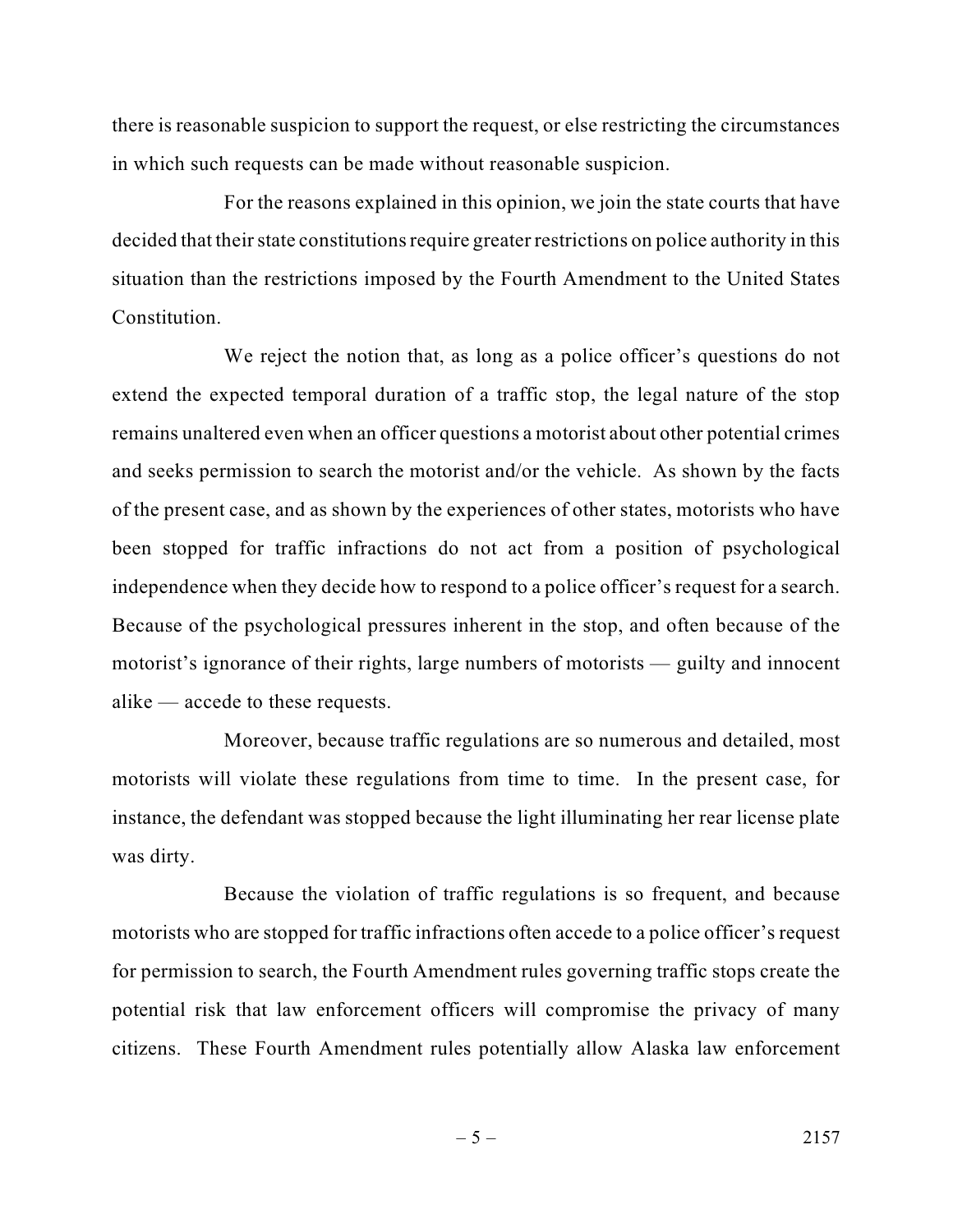officers to search dozens, and perhaps hundreds, of people and vehicles each day even though the officers lack any grounds to justify these searches.

For these reasons, we hold that the Alaska Constitution imposes greater restrictions on a police officer's authority to request a motorist's permission to conduct a search during a routine traffic stop. We conclude that an officer's questions about other potential crimes, and an officer's requests for permission to conduct a search, are significant events under the search and seizure provision of the Alaska Constitution, Article I, Section 14. More specifically, we conclude that, under the circumstances presented in this case, the officer conducting the traffic stop was prohibited from requesting Brown's permission to conduct a search that was (1) unrelated to the basis for the stop and (2) not otherwise supported by a reasonable suspicion of criminality.

# *The facts of the traffic stop in this case*

At about 3:00 a.m. on November 24, 2004, State Trooper Maurizio Salinas stopped the vehicle driven by Susan S. Brown because the trooper observed that the vehicle's rear license plate was not properly illuminated.<sup>5</sup> Traffic at that time of the morning was sparse; in fact, Salinas's vehicle and Brown's vehicle were the only cars on the road.

Salinas informed Brown who he was, and he asked Brown for her driver's license. However, Salinas did not tell Brown why he had stopped her.

<sup>&</sup>lt;sup>5</sup> Under 13 AAC 04.025(c), a vehicle's rear license plate must be illuminated by the taillight or some other white light (whenever the vehicle's headlights or auxiliary driving lights are illuminated) "so that it is clearly visible from a distance of 50 feet to the rear". Brown's license plate light was working, but it was dirty.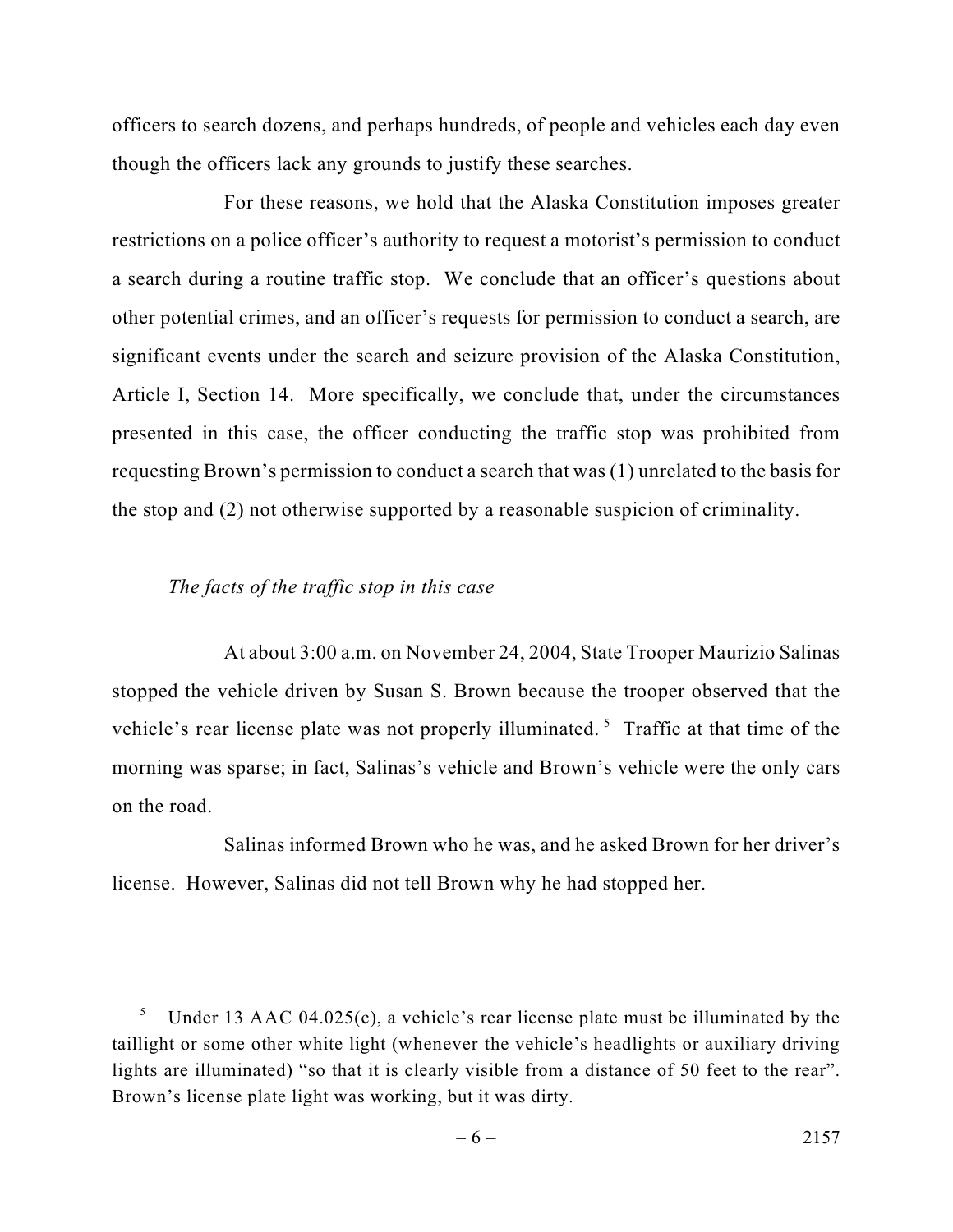Salinas then asked Brown if she was carrying any weapons or drugs in her car. Brown responded that she did not have any such items in her car.

Carrying Brown's driver's license, Salinas walked back to his patrol car. He ran a check on the validity of Brown's driver's license, and he also checked to see if there were any outstanding warrants for her arrest. These checks showed that Brown was properly licensed and that there were no warrants for her arrest.

Having performed these checks, Salinas decided that he would simply give Brown a warning rather than issuing her a citation for the license-plate-illumination violation (of which Brown was still assumedly ignorant).

Salinas walked back to Brown's vehicle, but he still did not inform her of his reason for stopping her car, or of his decision to let her off with a warning. (Indeed, it is not apparent, from either the audio recording of the encounter or Salinas's later testimony at the evidentiary hearing, that Salinas handed Brown's driver's license back to her.) Instead, Salinas asked Brown where she was headed, and then he again asked Brown if she had any weapons or drugs. When Brown again denied possessing either weapons or drugs, Salinas asked her if she would mind if he performed a search for these items. Brown consented to this search.

Salinas directed Brown to step out of her vehicle, and then he conducted a search of Brown's person. Inside the lining of Brown's coat, Salinas found a crack pipe. Salinas then arrested Brown and, incident to this arrest, he searched Brown's purse (which was sitting on the passenger seat of her car). Inside the purse, Salinas found cocaine in a cigarette box.

The entire duration of Salinas's encounter with Brown, from the time he stopped her car to the time she consented to the search, was less than two and a half minutes. (Of course, the encounter became longer after Brown consented to be searched.)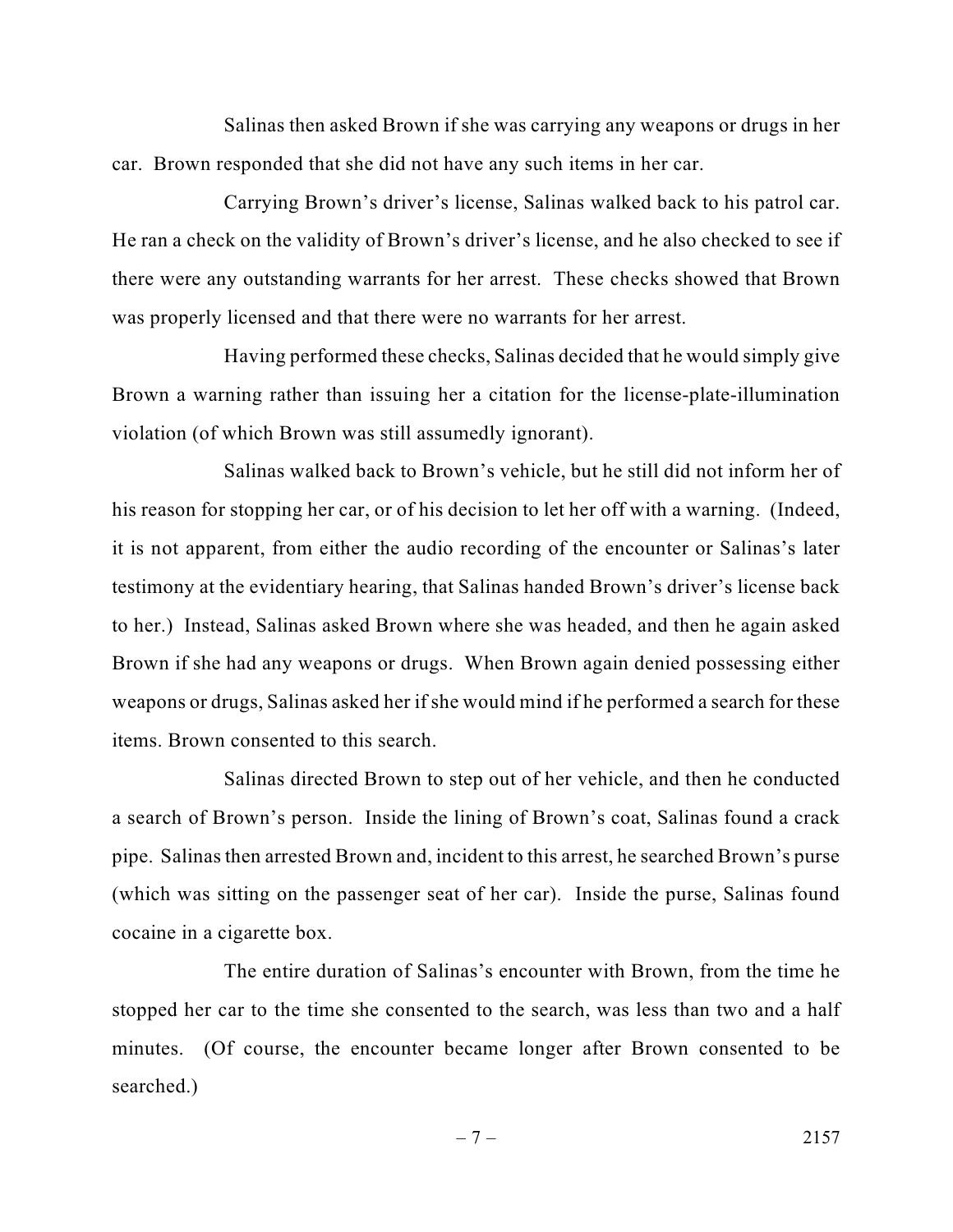During the court proceedings in this case, Salinas testified that he worked traffic patrol from 11:00 p.m. to 7:00 a.m., and that it was his practice to try to conduct a few consent searches each night during traffic stops. In other words, when Salinas conducted traffic stops, he would randomly ask drivers for permission to search for drugs and/or weapons.

When Salinas asked Brown for permission to conduct the search in this case, he was simply following this practice of randomly seeking permission to search. Salinas had no grounds for suspecting that Brown was carrying drugs on her person or in her car.

Brown asked the superior court to suppress the fruits of the two searches (the search of her person and the search of her purse). After the superior court upheld these searches, Brown and the State reached a plea agreement under *Cooksey v. State*: <sup>6</sup> Brown pleaded no contest to fourth-degree controlled substance misconduct (possession of cocaine), upon the understanding that she would be able to appeal the superior court's ruling on her suppression motion.

### *The State's position in this appeal*

The State acknowledges that traffic stops are governed by the same *Terry* principles that limit the duration and scope of investigative stops. That is, the State acknowledges that "a traffic stop may last no longer than necessary to accomplish its purpose and must be conducted by the least intrusive means [available] to accomplish its purpose."

 $6$  524 P.2d 1251, 1255-57 (Alaska 1974).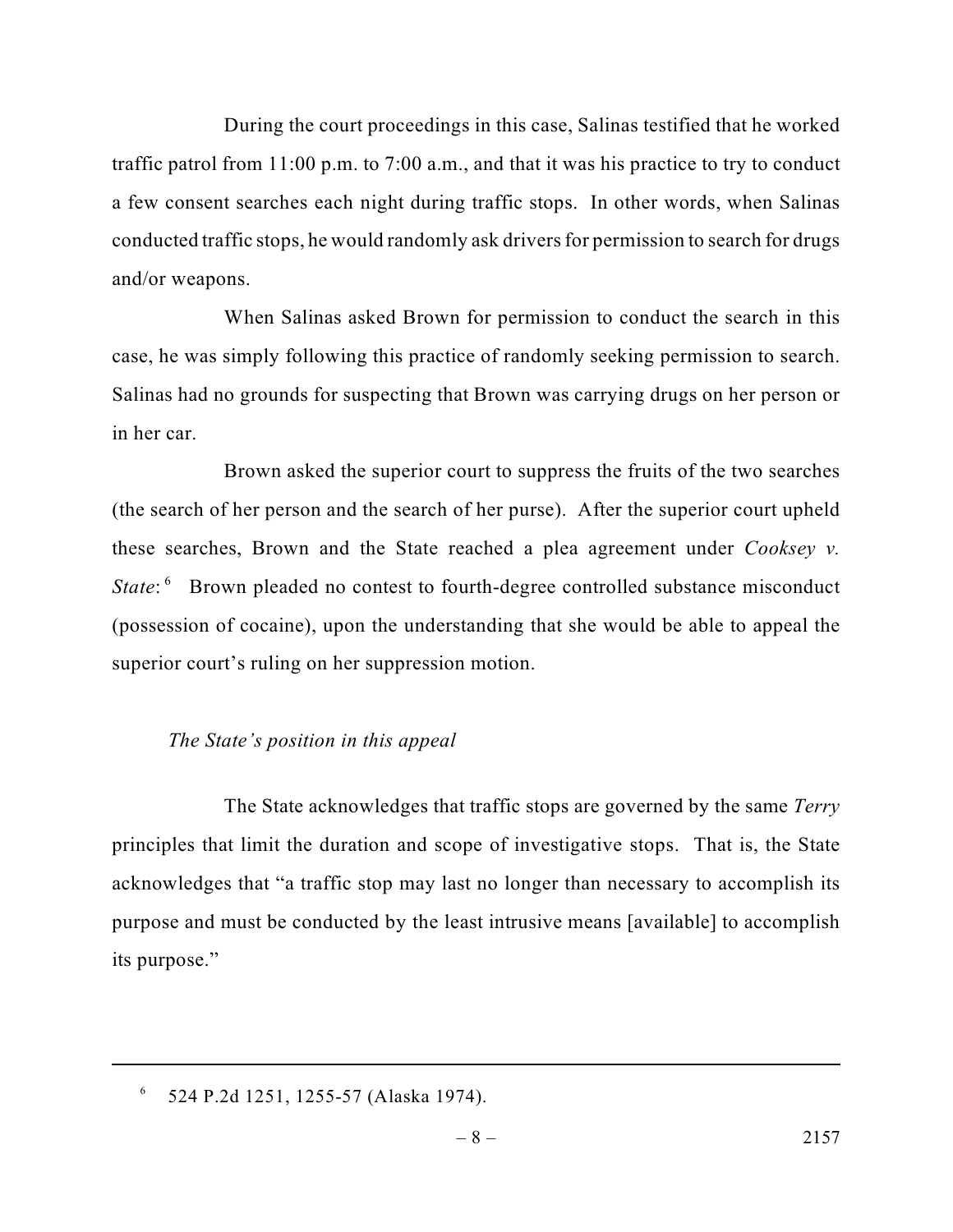Based on these principles, the State contends that the underlying issue in this case is not whether Trooper Salinas's questions about drugs, and his request for permission to conduct a drug search, were related to the reason for the traffic stop. Instead, the State argues, the issue is whether Salinas's questions and his request for permission to conduct a search "unreasonably extended the stop". The State contends that the answer to this question is "no" for three reasons.

First, according to the State, the traffic stop had not yet ended — for although Salinas had completed his investigation concerning the unlawful dimness of Brown's license plate light, and although Salinas had verified that Brown was properly licensed and did not have any warrants for her arrest, Salinas had not yet informed Brown of the reason he had stopped her, nor had Salinas issued either a citation or a warning to Brown.

Second, according to the State, Salinas's decision to seek Brown's permission for a drug search did not unreasonably extend the temporal duration of the stop. Obviously, any question that the trooper asked would extend the duration of the stop by a few seconds; here, for instance, the record indicates that Salinas's question and Brown's response consumed approximately twelve seconds. But the State asserts that the test under Fourth Amendment law is whether the trooper's questions extended the duration of the traffic stop to an *unreasonable* degree — and there are plenty of federal and state cases to support the State's position that a brief extension of a traffic stop does not make the stop unreasonable, so long as the total length of the stop does not exceed the amount of time reasonably needed to accomplish its purpose.<sup>7</sup>

Third, the State contends that Salinas's questions to Brown about drugs, and his requests for permission to conduct a search, did not significantly alter the scope

See the cases listed in footnote 9. 7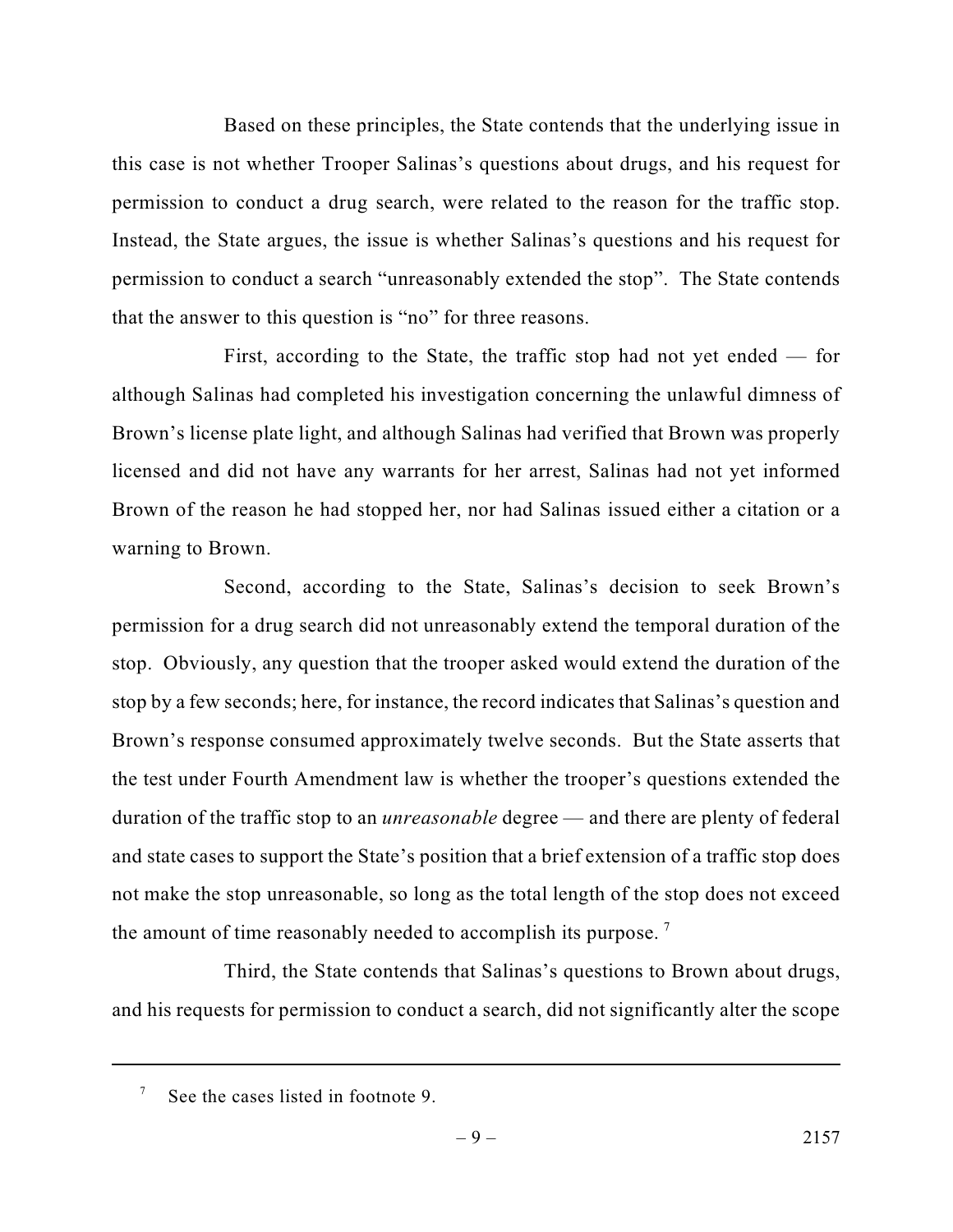or intensity of the traffic stop. The State relies on cases such as *Muehler v. Mena*, 544 U.S. 93, 100-01; 125 S.Ct. 1465, 1472; 161 L.Ed.2d 299 (2005), and *United States v. Childs*, 277 F.3d 947, 949 (7th Cir. 2002) (en banc), for the proposition that "questions [by themselves] are neither searches nor seizures"  $\delta$  — and that, for this reason, a police officer's act of engaging a motorist in brief questioning on other subjects and requesting permission to conduct a search does not alter the reasonableness (*i.e.*, the lawfulness) of a traffic stop. 9

Under the State's analysis (*i.e.*, under the assumption that the trooper's questions about weapons and drugs, and his request for permission to search, did not unlawfully alter the scope or duration of the traffic stop), the final question is whether Brown's consent to the search was voluntary.

Under the Fourth Amendment, the voluntariness of a person's consent to search is assessed using the "totality of the [objective] circumstances" test enunciated in *Schneckloth v. Bustamonte*, 412 U.S. 218, 93 S.Ct. 2041, 36 L.Ed.2d 854 (1973). The Alaska Supreme Court adopted this test in *Frink v. State*, 597 P.2d 154, 167 (Alaska 1979).

In the present case, when Trooper Salinas requested permission to perform a drug search, Brown had not been told the reason for the traffic stop, nor had she been

*Childs*, 277 F.3d at 954; *United States v. Purcell*, 236 F.3d 1274, 1280 (11th Cir. 9 2001) (confirming a police officer's authority to question a motorist on topics unrelated to the ground for the traffic stop, so long as the duration of the stop is not significantly lengthened: "only unrelated questions which unreasonably prolong the detention are unlawful"); *United States v. Shabazz*, 993 F.2d 431, 436 (5th Cir. 1993) ("[W]e reject any notion that a police officer's questioning, even on a subject unrelated to the purpose of the stop, is itself a Fourth Amendment violation. ... [D]etention, not questioning, is the evil at which *Terry*'s second prong is aimed.").

*Childs*, 277 F.3d at 949. *See Florida v. Bostick*, 501 U.S. 429, 434; 111 S.Ct. 2382, <sup>8</sup> 2386; 115 L.Ed.2d 389 (1991) ("mere police questioning does not constitute a seizure").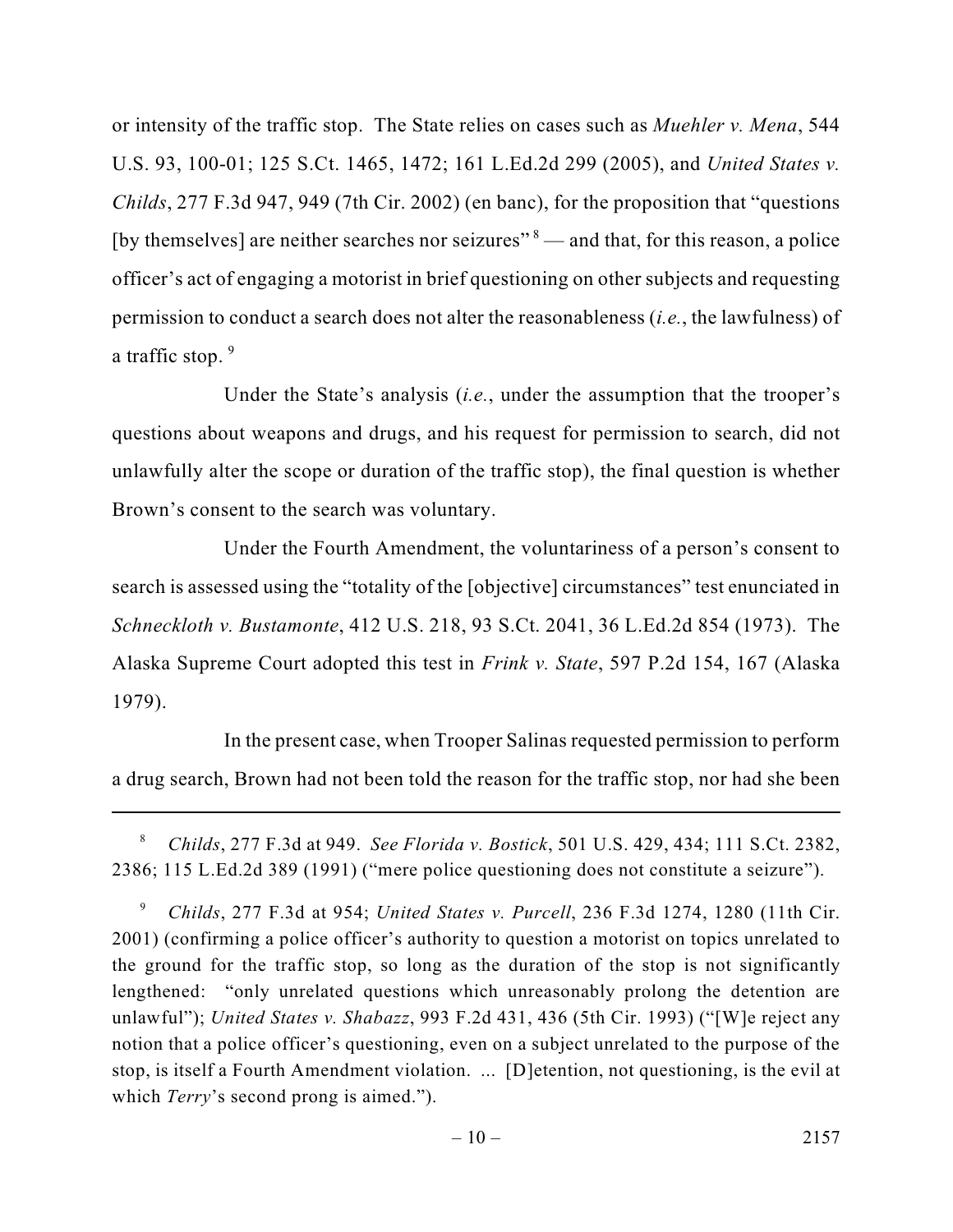informed of Salinas's decision to let her go with a warning. Indeed, it is not clear if the trooper had even returned Brown's driver's license. The State nevertheless maintains that the record demonstrates Brown's voluntary consent to the search.

The State notes that the entire encounter between Salinas and Brown was quite short, and that Salinas was cordial and polite throughout. The State further notes that, in *Frink*, the Alaska Supreme Court held that a person's consent to search can be valid even though the police do not inform the person of their right to refuse consent. Finally, the State notes that in *Robinette*, 519 U.S. at 39-40; 117 S.Ct. at 421, the United States Supreme Court ruled that a motorist temporarily detained for a traffic stop can validly consent to a search even though the police never inform the motorist that they will be free to leave even if they refuse to consent.

For all of these reasons, the State contends that the traffic stop was lawful and that Brown's consent to search was voluntary.

The State's position is eminently defensible under federal law. But for the reasons explained in the next section of this opinion, we conclude that federal law does not afford sufficient protection to motorists who are asked to consent to a search of their person, their vehicle, or their belongings during a traffic stop.

# *Why we conclude that federal law does not adequately protect motorists*

In times past, a "routine" traffic stop for an equipment violation (such as the one in this case) would normally include an investigation of the vehicle and/or questioning of the motorist to verify that the suspected equipment violation in fact existed. It would also generally include a request for the motorist's driver's license, registration, and proof of insurance; a computer or radio check to verify the validity of these documents; and the issuance of an appropriate citation or warning. Wayne R.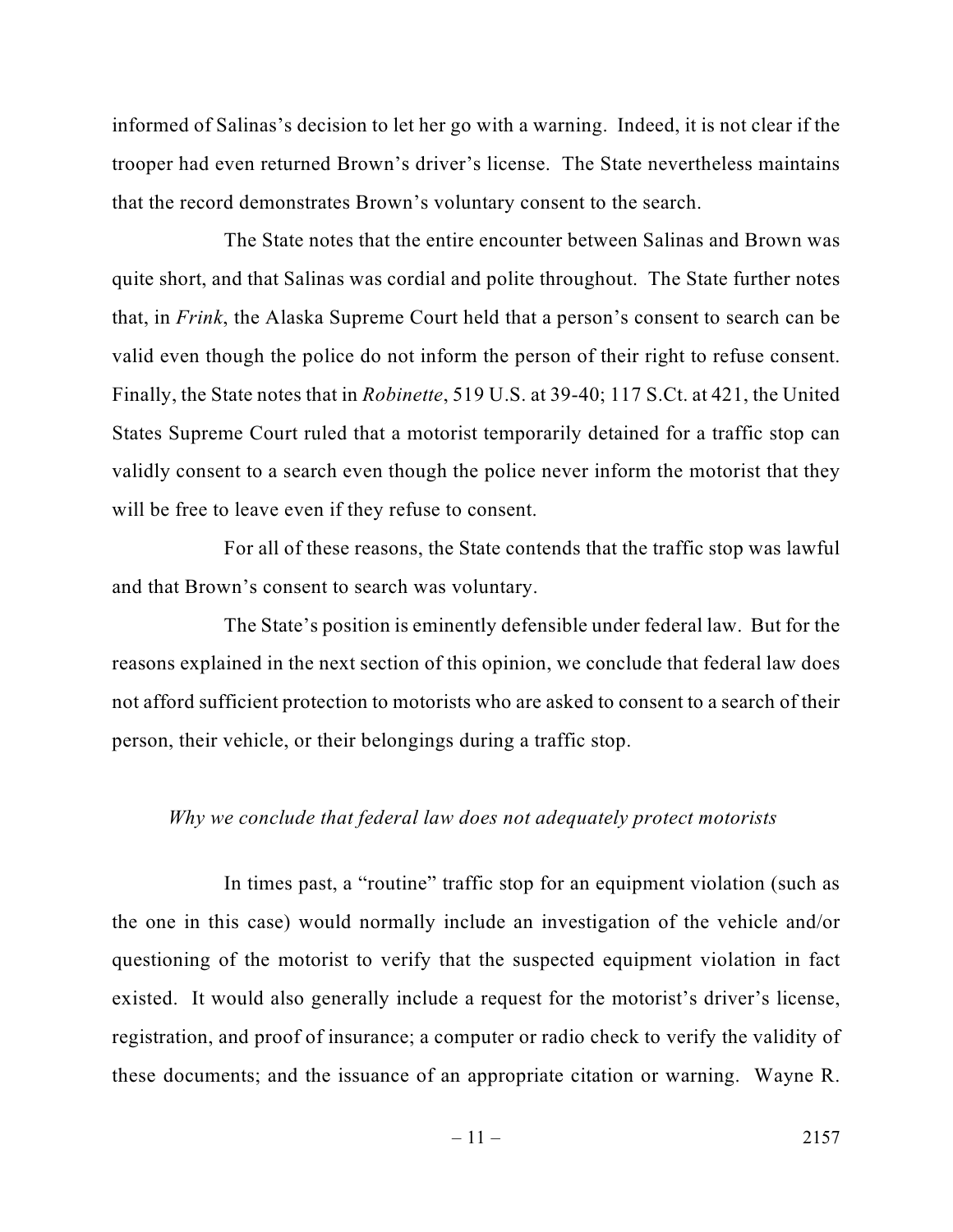LaFave, *Search and Seizure: A Treatise on the Fourth Amendment* (4th ed. 2004), § 9.3(c), Vol. 4, p. 378. To this list of routine investigative measures might be added a computer or radio check for outstanding warrants for the arrest of the motorist, as long as this check was done expeditiously, so as not to significantly extend the duration of the stop. *Id.* at pp. 381-82.

Questions concerning the driver's potential possession of drugs, or requests for permission to search either the driver's person or the vehicle for drugs, were not traditionally part of an equipment violation traffic stop. But as part of the "war" on drugs, police officers have been encouraged to include such questions and requests as a routine component of traffic stops. As Professor LaFave explains,

> In recent years[,] more Fourth Amendment battles have been fought about police activities incident to [investigative stops] for a traffic infraction, what courts call a "routine traffic stop," than in any other context. There is a reason why this is so, and it is *not* that police have taken an intense interest in such matters as burned-out taillights and unsignaled lane changes per se. Rather, the renewed interest of the police in traffic enforcement is attributable to a federally-sponsored initiative related to the "war on drugs."

*LaFave*, § 9.3, Vol. 4, pp. 358-59 (emphasis in the original) (footnotes omitted).

Professor LaFave's observation is confirmed by the testimony in the present case. Trooper Salinas testified that, every night he was on traffic patrol, he would randomly ask motorists if they were carrying weapons or drugs, and if they would consent to a search.

Cases from other states show that this police practice is not an isolated phenomenon. *See State v. Ready*, 565 N.W.2d 728, 731 (Neb. 1997) (an officer testified that he "routinely" asked for a consent to search when he made a traffic stop); *United*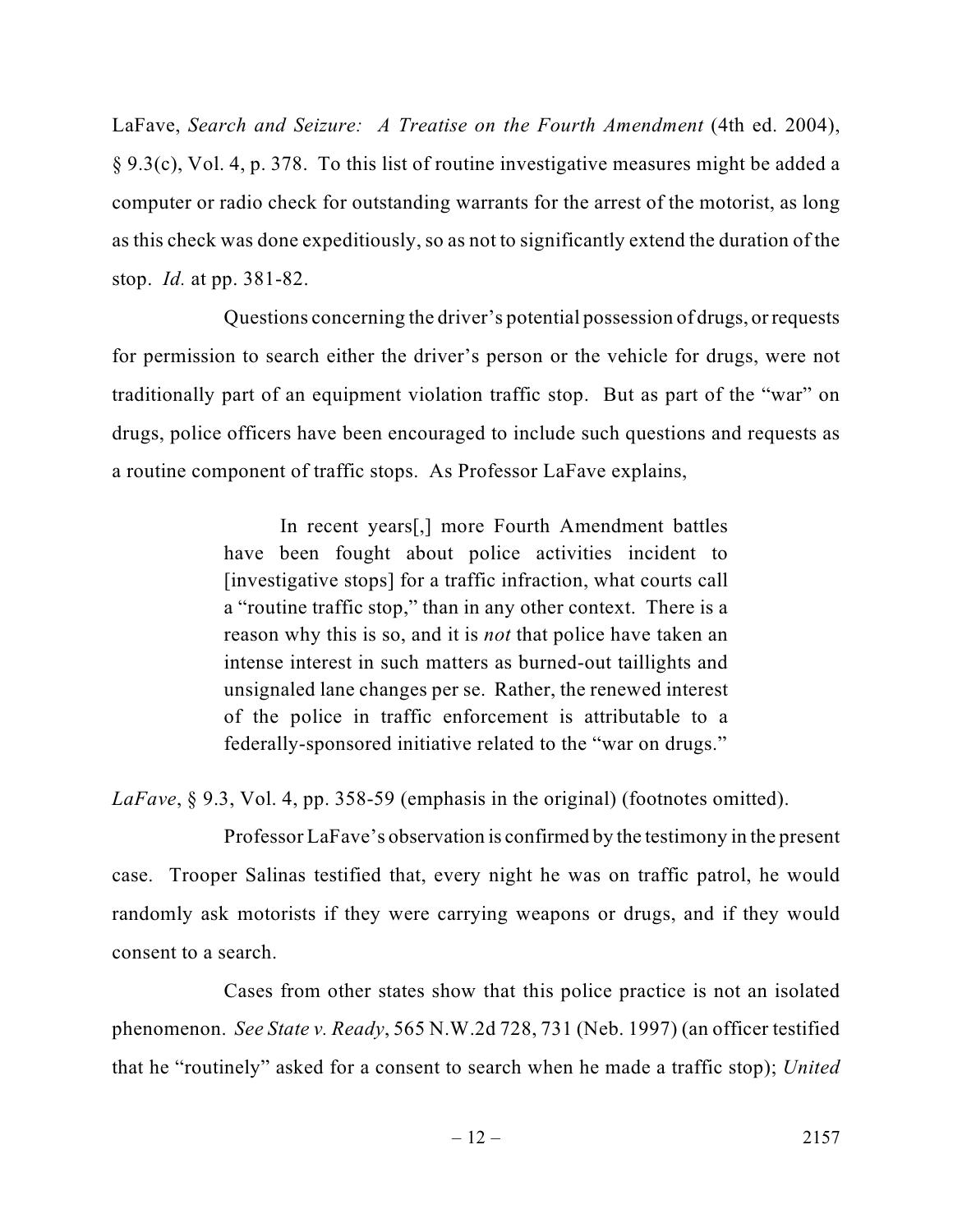*States v. Lattimore*, 87 F.3d 647, 649 (4th Cir. 1996) (an officer stated that he requests and obtains permission to search "97 percent of the cars [he] stop[s]"); *State v. Retherford*, 639 N.E.2d 498, 502-03 (Ohio App. 1994) (an officer testified that he requested to search 786 vehiclesinvolved in traffic stops in a single year; the Ohio court, extrapolating from this officer's testimony, expressed concern over the "staggering" numbers of Ohio citizens who must be affected by this police practice.)

As *LaFave* summarizes, "[c]onsent searches are no longer an occasional event" in which people who are actively suspected of a crime may advise the police of their willingness to submit to a search. Instead, consent searches "are now a wholesale activity accompanying a great many traffic stops". *LaFave*, § 9.3(e), Vol. 4, p. 397.

These searches result in a substantial interruption of motorists' travels. Because drugs are easily concealed in crevices, behind paneling, and under seats and carpeting, a search for drugs can be a painstaking business. Motorists often "wait by the roadside [while] their vehicles are ransacked" — a process that typically takes twenty to forty minutes. *Id.* at p. 397 & n. 214.

In all but exceptional cases, these consent searches are held to be valid under the Fourth Amendment. The federal law in this area is premised on the assumption that, all things being equal, a motorist who does not wish to be subjected to a search will refuse consent when the officer seeks permission to conduct a search. But experience has shown that this assumption is wrong.

Studies reveal that the vast majority of motorists who are subjected to this type of request will accede to the officer and allow the search. As Professor LaFave notes, "[G]uilty or innocent, most motorists [who are] stopped and asked by [the] police for consent to search their vehicles will expressly give permission to search". *Id.* at p. 395.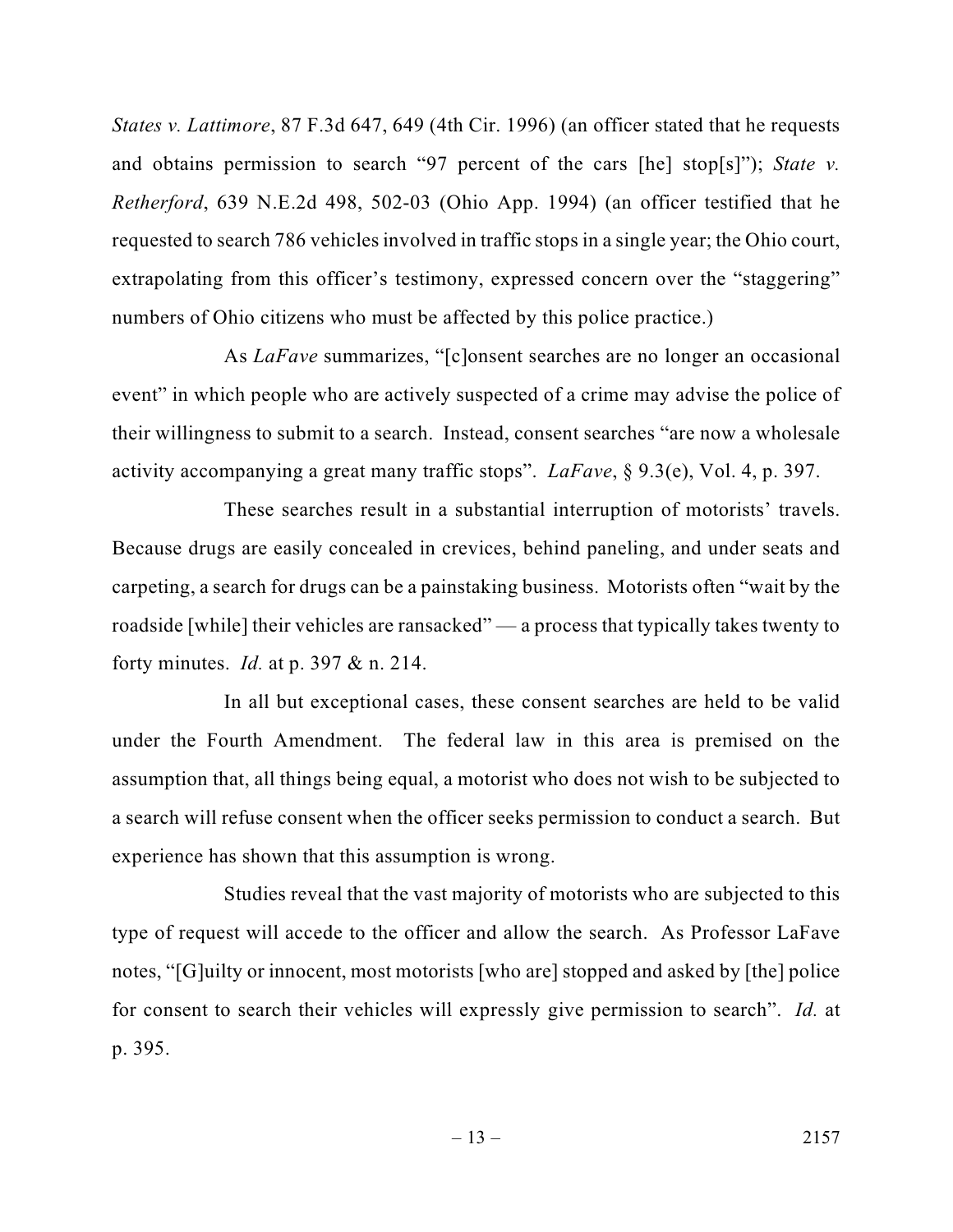One study showed that consent was given 90 percent of the time. *See* Illya D. Lichtenberg, *Voluntary Consent or Obedience to Authority: An Inquiry Into the "Consensual" Police-Citizen Encounter* (1999), cited in *LaFave*, § 9.3(e), Vol. 4, p. 395, n. 200. <sup>10</sup> In *State v. Carty*, 790 A.2d 903, 910-11 (N.J. 2002), the New Jersey Supreme Court cited empirical studies showing that 95 percent of motorists consented to searches — and that 80 percent of these motorists were innocent of any wrongdoing (other than the traffic infraction that led to the stop).

The result is that "thousands upon thousands of motor vehicle searches of innocent travelers [are conducted] each year". *LaFave*, § 9.3(e), Vol. 4, p. 395 & n. 201, citing Robert H. Whorf, *Consent Searches Following Routine Traffic Stops: The Troubled Jurisprudence of a Doomed Drug Interdiction Technique*, 28 Ohio Northern Univ. L. Rev. 1, 2 (2001). As the Ohio Court of Appeals noted in *Retherford*, 639 N.E.2d at 503, these motorists "are being routinely delayed in their travels and asked to relinquish ... their right to privacy in their automobiles and luggage[.]"

How are we to explain the willingness of thousands of motorists to agree to searches of their persons and their vehicles at the request of a police officer? One explanation was offered by Justice Stevens in his dissenting opinion in *Robinette*:

> Most people believe that they are validly in a police officer's custody as long as the officer continues to interrogate them. The police officer retains the upper hand and the accouterments of authority. That the officer lacks legal license to continue to detain them is unknown to most

<sup>&</sup>lt;sup>10</sup> Lichtenberg's work is an unpublished Ph.D. dissertation on file with Rutgers University. This dissertation is described in Steven L. Chanenson, *Get the Facts, Jack! Empirical Research and the Changing Constitutional Landscape of Consent Searches*, 71 Tenn. L. Rev. 399, 451, 455 (2004).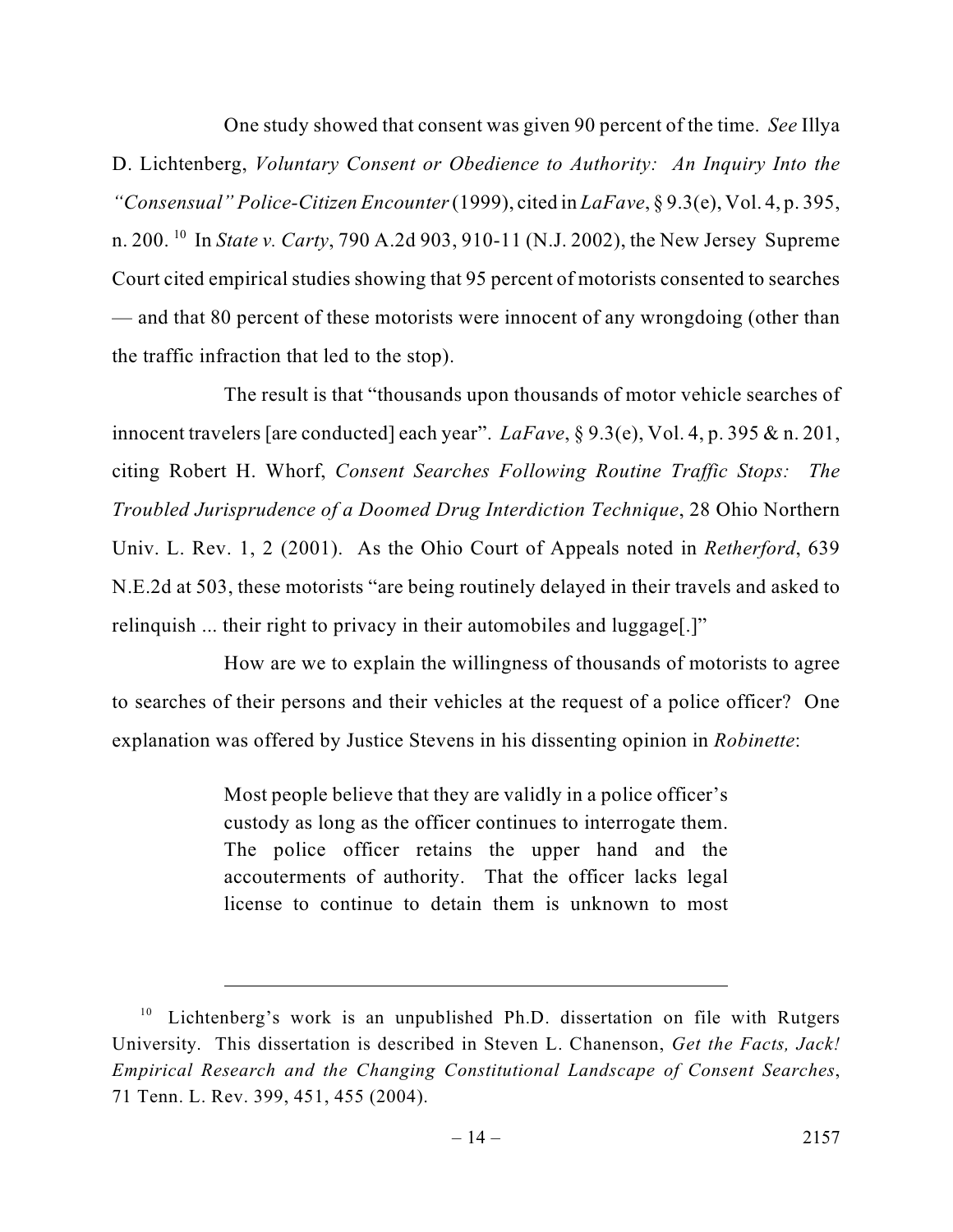citizens, and a reasonable person would not feel free to walk away [while] the officer continues to address him.

519 U.S. at 47, 117 S.Ct. at 425 (quoting the Ohio Supreme Court in *State v. Robinette*, 653 N.E.2d 695, 698 (Ohio 1995)).

This helps to explain the seemingly inexplicable behavior of those motorists who agree to a search of their persons or their vehicles when they know that they are carrying drugs. But it also helps to explain why innocent motorists — who comprise the great majority of those searched — also agree to have their persons and/or their vehicles searched, even though this will entail a delay of twenty to forty minutes. As Justice Stevens noted in his dissent,

> [I]t is fair to presume that most drivers who have been stopped for [a traffic infraction] are in a hurry to get to their destinations; such drivers have no interest in prolonging the delay occasioned by the stop just to engage in idle conversation with an officer, much less to allow a potentially lengthy search. I also assume that motorists — even those who are not carrying contraband — have an interest in preserving the privacy of their vehicles and possessions from the prying eyes of a curious stranger. The fact that [the] officer [in a companion case]successfully used [this] method of obtaining consent to search roughly 786 [vehicles] in one year, *State v. Retherford*, ... 639 N.E.2d 498, 502 ([Ohio App.] 1994), indicates that motorists generally respond in a manner that is contrary to their self-interest. Repeated decisions by ordinary citizens to surrender that interest cannot satisfactorily be explained on any hypothesis other than an assumption that they believed they had a legal duty to do so.

*Robinette*, 519 U.S. at 47-48, 117 S.Ct. at 425 (footnote omitted).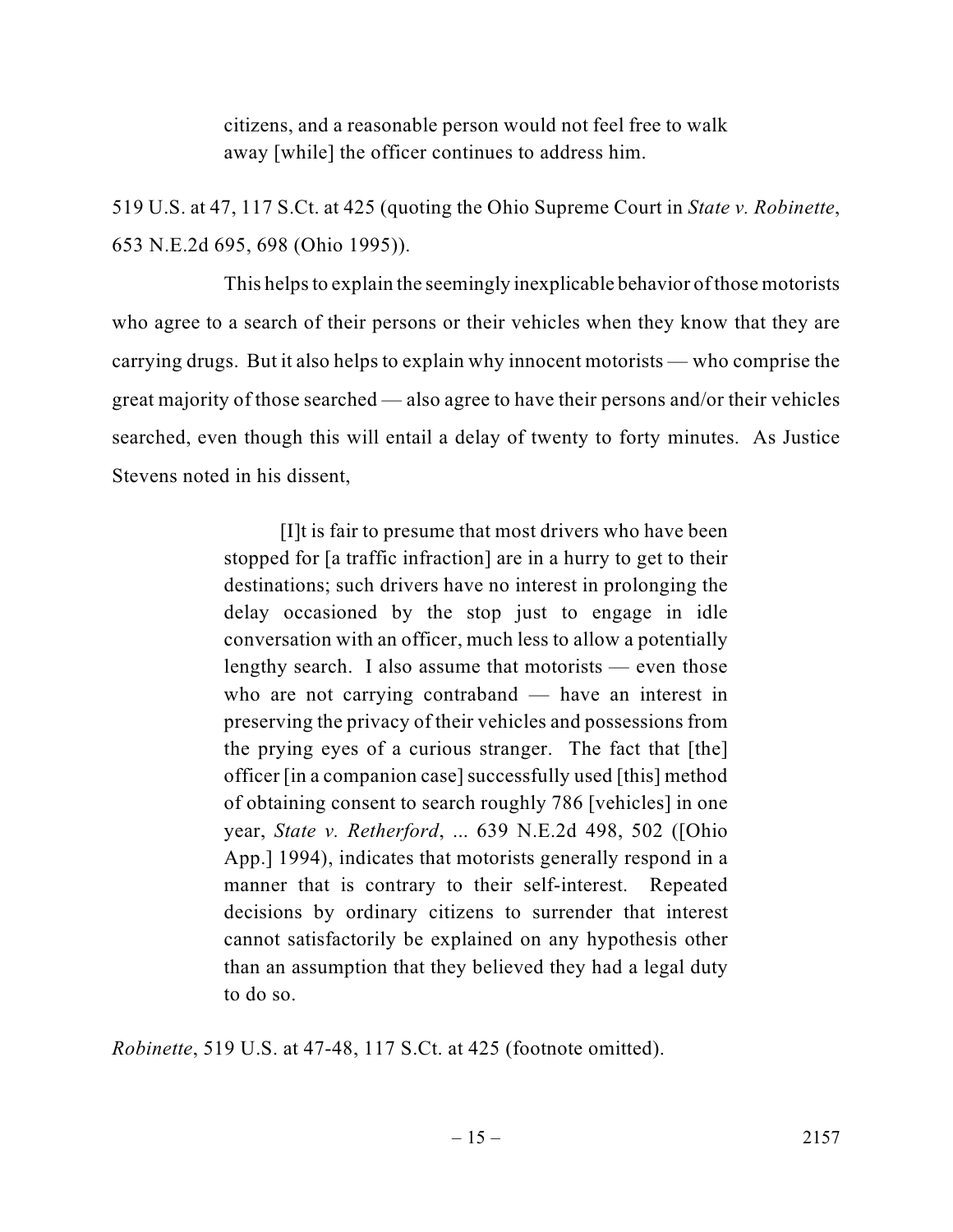A second reason why motorists might agree to be searched is that, even when motorists know their constitutional rights, they still have a strong interest in catering to the officer's wishes until the officer announces their decision whether to issue a citation or only a warning. As the New Jersey Supreme Court noted in *Carty*, 790 A.2d at 908, it is "virtually impossible" to drive a motor vehicle in this country and not unwittingly commit some infraction of the motor vehicle laws. Thus, a substantial number of drivers are at risk of being pulled over — and, during these traffic stops, being asked to allow police officers to search their persons or their vehicles. In these circumstances, motorists may decide to sacrifice their right to privacy and grant consent to the requested searches in order to escape with only a warning.

This type of psychological pressure would only be accentuated in situations like Brown's case. Brown was never informed of the reason why Trooper Salinas pulled her over. In other words, Brown was never told that she was the subject of a routine traffic stop (rather than the target of a more serious criminal investigation). For all that Brown knew, Salinas requested her license so that he could verify her identity before making a full custodial arrest. Moreover, because Salinas never apprised Brown of the reason for the stop, Brown had no idea when, or if, she would be free to leave.

Whatever the exact reasons for motorists' willingness to accede to the requests of law enforcement officers, it is clear that large numbers of motorists are consenting to be searched each year — indeed, each month, and each week. Motorists are giving consent in such large numbers that it is no longer reasonable to believe that they are making the kind of independent decision that lawyers and judges typically have in mind when they use the phrase "consent search".

On November 23, 1880, at Harvard Law School, future Supreme Court Justice Oliver Wendell Holmes Jr. delivered a lecture in which he proclaimed: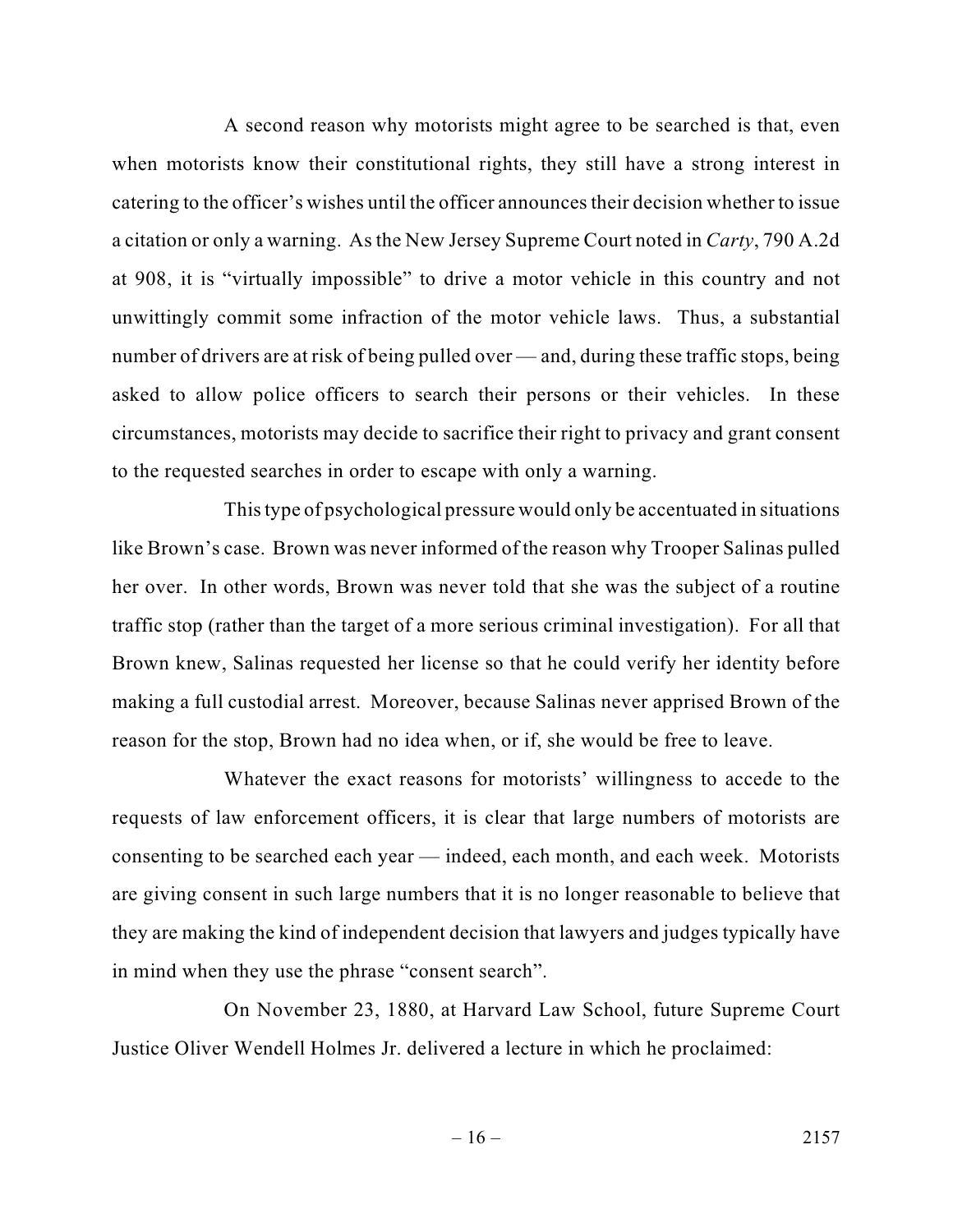The life of the law has not been logic; it has been experience. The felt necessities of the time ... have had a good deal more to do than the syllogism in determining the rules by which men should be governed. The law embodies the story of a nation's development through many centuries, and it cannot be dealt with as if it contained only the axioms and corollaries of a book of mathematics.

(Later published as *The Common Law*, Lecture I, "Early Forms of Liability", first paragraph.) $^{11}$ 

Holmes's observation rings most true at those times when it becomes obvious that legal rules developed in former years, and in former circumstances, no longer strike their intended balance of competing interests. This is one of those times.

The traffic stop was intended to be a seizure of limited duration and scope for a limited purpose. Instead, because most people need to travel by car, and because of the near-inevitability that people will commit traffic infractions, the "routine" traffic stop has become the doorway to widespread and probing searches of persons, vehicles, and luggage.

The Fourth Amendment, as interpreted by the United States Supreme Court, and as applied by various federal circuit courts and state courts, offers little protection to motorists in this situation. Indeed, legal commentators have been widely critical of the United States Supreme Court's consent-search jurisprudence.

*See*, *e.g.*, Daniel R. Williams, *Misplaced Angst: Another Look At Consent-Search Jurisprudence*, 82 Ind. L. Jrnl. 69, 69-71 (2007) ("No one seems to have a good word to say about consent-search jurisprudence"; it is a "problematic realm of Fourth Amendment law."); Note, *The Fourth Amendment and Antidilution: Confronting the*

 $11$  Available at http://www.law.harvard.edu/library/collections/special/onlinecollections/common\_law/index.php)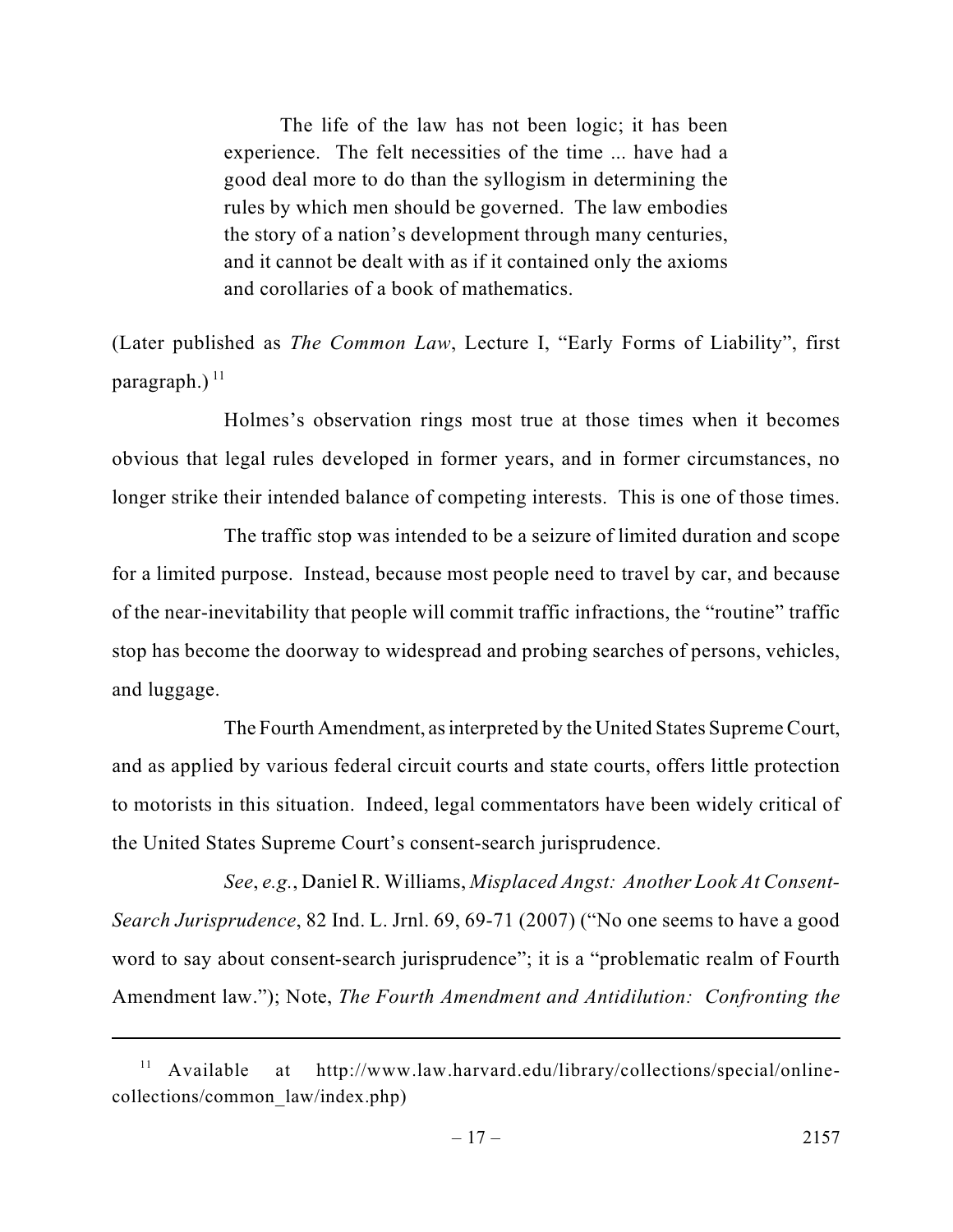*Overlooked Function of the Consent Search Doctrine*, 119 Harv. L. Rev. 2187, 2188 (2006) ("Most commentators agree that the Court's current approach is flawed, and even those commentators who defend the Court's holdings criticize its reasoning."); Ric Simmons, *Not "Voluntary" But Still Reasonable: A New Paradigm for Understanding the Consent Searches Doctrine*, 80 Ind. L. Jrnl. 773, 773 (2005) (consent-search paradigm is a "triple inconsistency: the Court claims to be applying one test, but in reality is applying a different test — and neither test fully comports with the real-life confrontations"); Erica Flores, Comment, *People, Not Places: The Fiction of Consent, The Force of the Public Interest, and the Fallacy of Objectivity in Police Encounters with Passengers During Traffic Stops*, 7 U. Pa. Jrnl. Const. L. 1071, 1095 (2005) (because "[t]here is no such thing as a consensual encounter during a traffic stop", the author argues that "courts need a new standard"); Wayne R. LaFave, *The "Routine Traffic Stop" from Start to Finish: Too Much "Routine," Not Enough Fourth Amendment*, 102 Mich. L. Rev. 1843, 1898 (2004) (arguing that, under federal precedent, officers can "obviate any and all time and scope limitations" by performing "the well-known Lt. Columbo gambit [of asking 'one more thing ...']", with the courts adjudging any ensuing consent to search to be voluntary despite the reality that "any person who has been detained for a traffic violation is unlikely to so perceive the situation"); David A. Harris, *Car Wars: The Fourth Amendment's Death on the Highway*, 66 Geo. Wash. L. Rev. 556 (1998); Ian D. Midgley, Comment, *Just One Question Before We Get To Ohio v. Robinette: "Are You Carrying Any Contraband ... Weapons, Drugs, Constitutional Protections ... Anything Like That?"* 48 Case Western Res. L. Rev. 173 (1997); Steven L. Chanenson, *Get the Facts, Jack! Empirical Research and the Changing Constitutional Landscape of Consent Searches*, 71 Tenn. L. Rev. 399, 402 (2004) ("[A]lthough scholars have criticized the consent search doctrine for years, the Supreme Court has steadfastly defended it and sided with a pro-law enforcement approach.");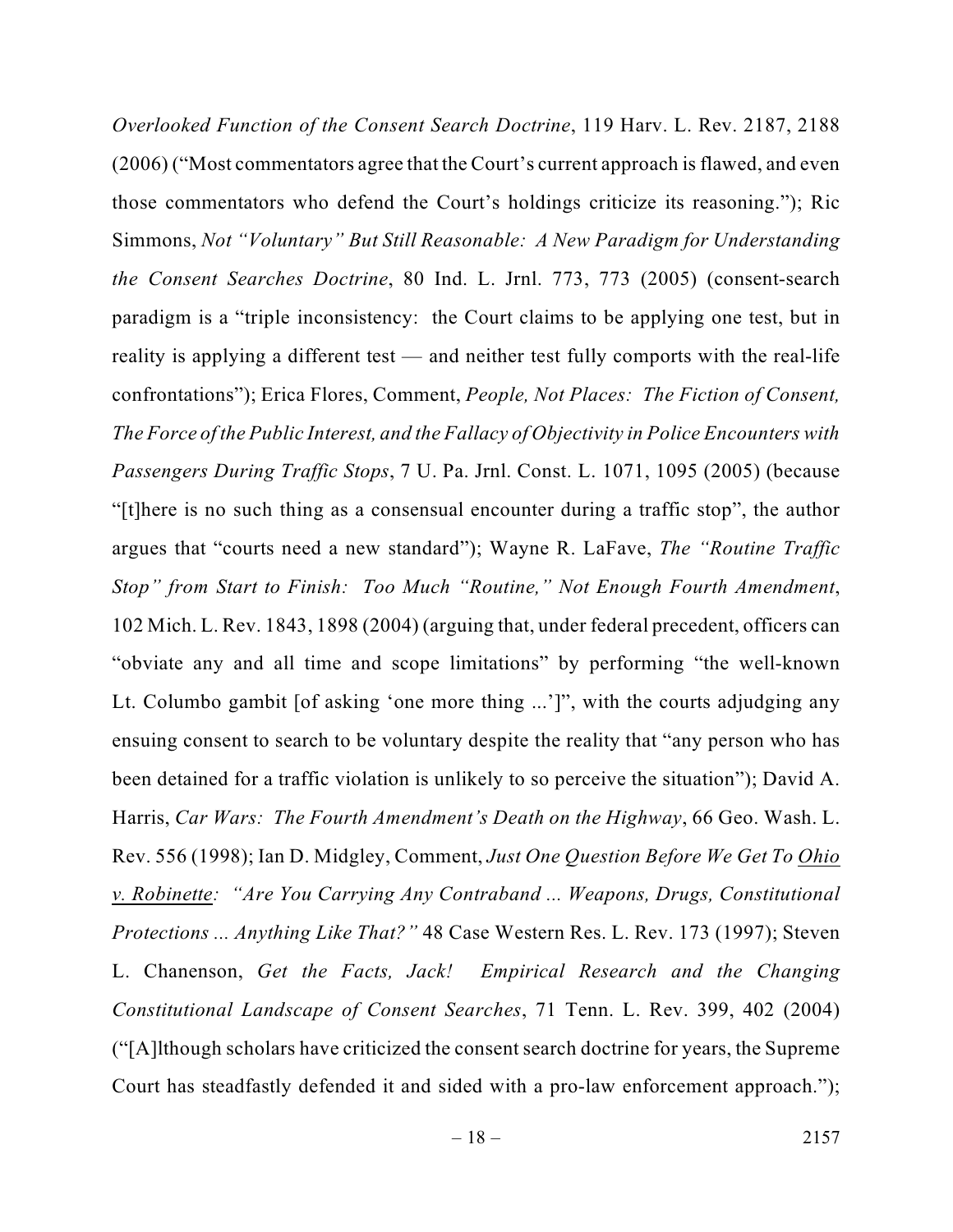Robert H. Whorf, *Consent Searches Following Routine Traffic Stops: The Troubled Jurisprudence of a Doomed Drug Interdiction Technique*, 28 Ohio Northern U. L. Rev. 1, 7 (2001) (the "coercion inherent" in consent searches after routine traffic stops "must be addressed in some way").

To remedy this problem, some state courts have begun to apply the Fourth Amendment in a stricter fashion — abandoning a primary emphasis on the temporal duration of the stop, and acknowledging that, even though the act of asking a question may not be a "seizure" in the traditional sense, some questions and requests can alter the fundamental nature of the interaction between officer and motorist.

For instance, the court in *Charity v. State*, 753 A.2d 556 (Md. App. 2000), held that even when the total length of a traffic stop does not exceed the amount of time that would normally be required, "the purpose of the justifying traffic stop may not be conveniently or cynically forgotten and not taken up again until after an intervening narcotics investigation has been completed or has run a substantial course." *Id.* at 565. The Maryland court declared that an officer's authority to stop a vehicle for an observed violation of the traffic laws "does not confer the right to abandon or never begin to take action related to the traffic laws and, instead, to attempt to secure a waiver of Fourth Amendment rights." *Id.* at 572.<sup>12</sup> *Accord, Caldwell v. State,* 780 A.2d 1037, 1048 (Del. 2001) ("the legitimating *raison d'etre* of [a traffic] stop may evaporate if its pursuit is unreasonably attenuated or allowed to lapse into a state of suspended animation" to pursue a drug investigation).

However, many state courts have abandoned any reliance on the Fourth Amendment and have looked instead to their own state law to provide greater restrictions on police activity during traffic stops.

<sup>&</sup>lt;sup>12</sup> Quoting *Whitehead v. State*, 698 A.2d 1115, 1120 (Md. App. 1997).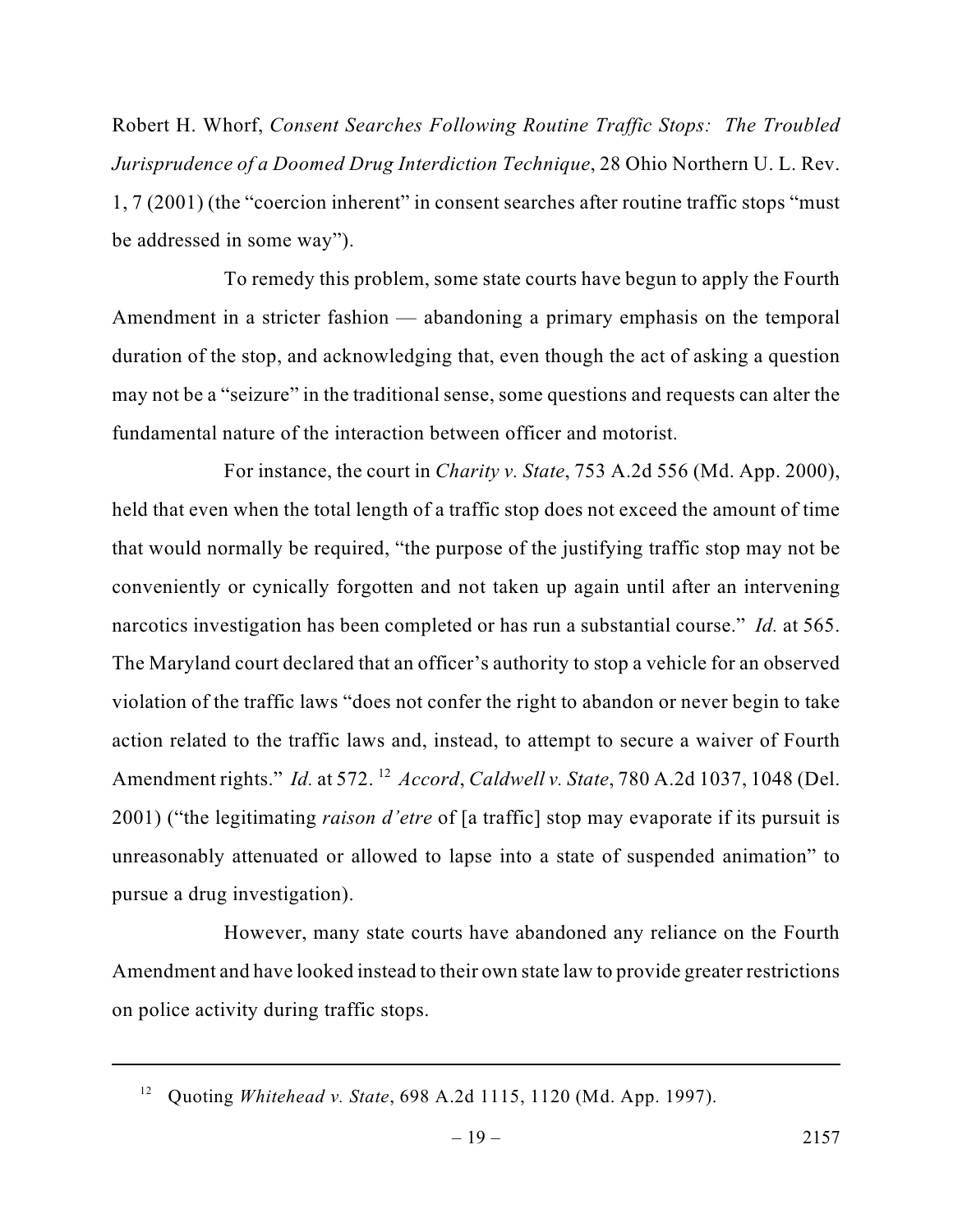Some state courts have interpreted their state constitutions to flatly forbid the police from posing any question or request that is unrelated to the underlying reason(s) for the traffic stop, unless the question or request is supported by particularized reasonable suspicion to believe that the motorist has committed or is committing some other crime. *See State v. Washington*, 875 N.E.2d 278, 282-83 (Ind. App. 2007); *State v. Fort*, 660 N.W.2d 415, 418-19 (Minn. 2003), and *State v. Wiegand,* 645 N.W.2d 125, 135 (Minn. 2002); *State v. Elders*, 927 A.2d 1250, 1260-61 (N.J. 2007), and *State v. Carty*, 790 A.2d 903, 912 (N.J. 2002); *State v. McClendon*, 517 S.E.2d 128, 132 (N.C. 1999), and *State v. Parker*, 644 S.E.2d 235, 241-42 (N.C. App. 2007). *See also State v. Quino*, 840 P.2d 358, 363-64 (Haw. 1992) (applying a similar rule to a non-motor vehicle investigative stop).

Another state has interpreted its constitution to allow officers to engage in some degree of unrelated questioning, even in the absence of articulable suspicion, but not if the officer's questions or requests "change<sup>[]</sup> the fundamental nature of the stop". *State v. McKinnon-Andrews*, 846 A.2d 1198, 1203 (N.H. 2004).

And New York has imposed a similar requirement as a matter of state common law. *See People v. Hollman*, 590 N.E.2d 204, 581 N.Y.S.2d 619 (N.Y. 1992) (holding that reasonable suspicion was required before narcotics officers could approach a passenger in a bus terminal and ask for permission to search the person's bag).

The Alaska Supreme Court has long recognized that the search and seizure provision of our state constitution (Article I, Section 14) "contains an even broader guarantee against unreasonable searches and seizures than is found in its federal counterpart." *Woods & Rohde, Inc. v. Alaska Dept. of Labor*, 565 P.2d 138, 150-51 (Alaska 1977). As the supreme court explained in *Woods & Rohde*, this broader interpretation of our state constitution is based on the wording of Article I, Section 14 (which differs from the Fourth Amendment in that it includes the additional phrase "and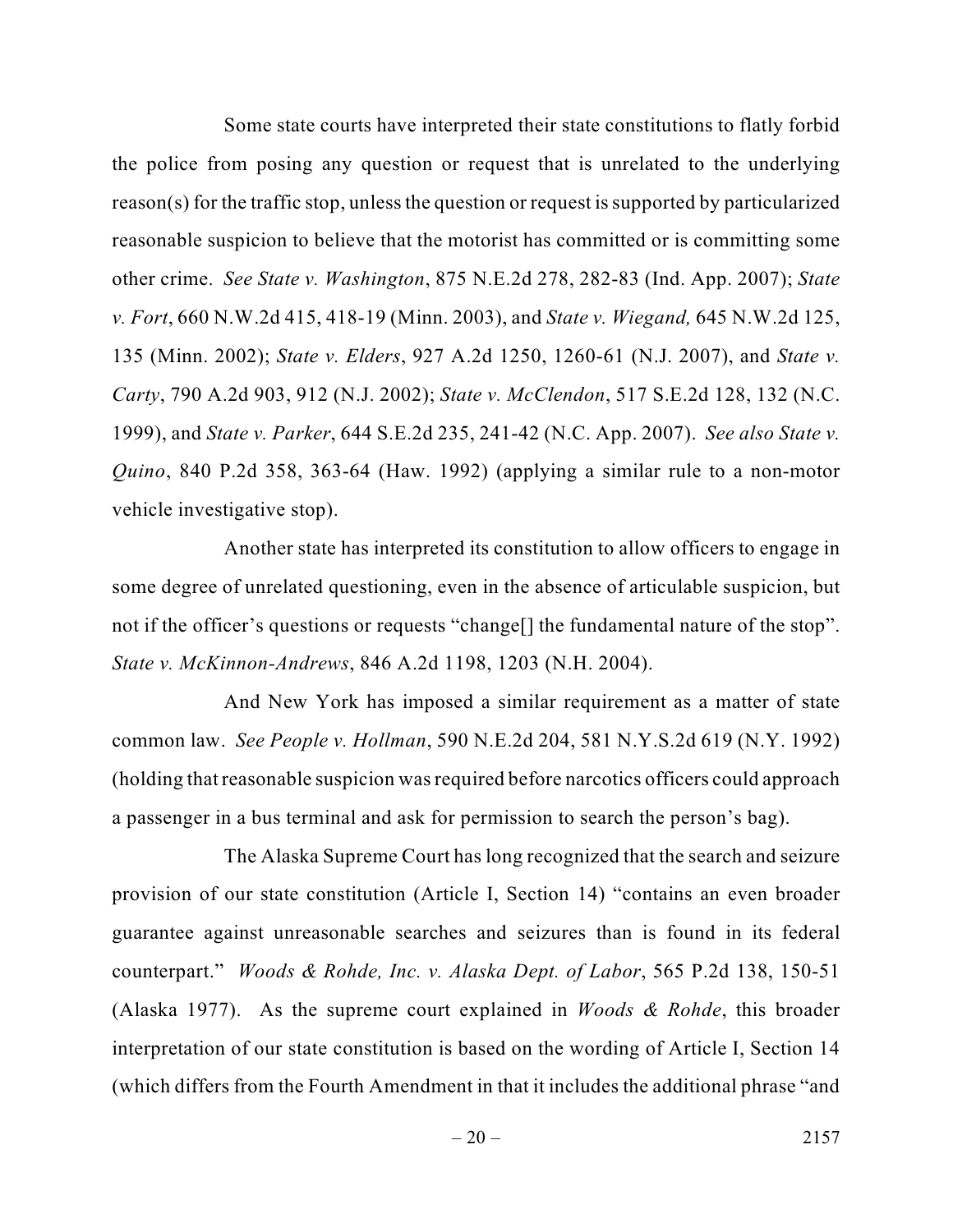other property"), and also on the fact that the citizens of Alaska have amended our constitution to include an express guarantee of privacy (Article I, Section 22). *Id.*; *see also Anchorage Police Department Employees Ass'n v. Municipality of Anchorage*, 24 P.3d 547, 550 (Alaska 2001).

Both the Alaska Supreme Court and this Court have repeatedly interpreted Article I, Section 14 to provide greater protection to the citizens of this State than they would otherwise have under the Fourth Amendment.  $^{13}$  We have exercised this authority when we were convinced that the United States Supreme Court's interpretation of the Fourth Amendment "fails to adequately safeguard our citizens' right to privacy, ... fails to adequately protect citizens from unwarranted government intrusion, and ... unjustifiably reduces the incentive of police officers to honor citizens' constitutional rights." *Joseph v. State*, 145 P.3d 595, 605 (Alaska App. 2006).

The facts of this case present an example of an apparently ongoing and unjustified infringement of the privacy rights of Alaska citizens. And, as we have explained here, it is uncertain whether the Fourth Amendment to the United States Constitution offers any remedy. We therefore conclude that Article I, Section 14 of the Alaska Constitution must be interpreted to grant broader protections than its federal counterpart in situations like this.

*Anchorage Police Department Employees Ass'n*, 24 P.3d at 550; *State v. Malkin*, 722 <sup>13</sup> P.2d 943, 949 (Alaska 1986) (Compton, J., dissenting); *State v. Jones*, 706 P.2d 317, 324 (Alaska 1985); *State v. Daniel*, 589 P.2d 408, 416 (Alaska 1979); *State v. Glass*, 583 P.2d 872, 878-79 (Alaska 1978); *Roman v. State*, 570 P.2d 1235, 1240 (Alaska 1977); *Zehrung v. State*, 569 P.2d 189, 199 (Alaska 1977), *modified on rehrg.*, 573 P.2d 858 (Alaska 1978); *Coleman v. State*, 553 P.2d 40, 46 (Alaska 1976); *Daygee v. State*, 514 P.2d 1159, 1165 (Alaska 1973); *Joseph v. State*, 145 P.3d 595, 605 (Alaska App. 2006); *State v. Crocker*, 97 P.3d 93, 94 (Alaska App. 2004); *Jackson v. State*, 791 P.2d 1023, 1026 (Alaska App. 1990).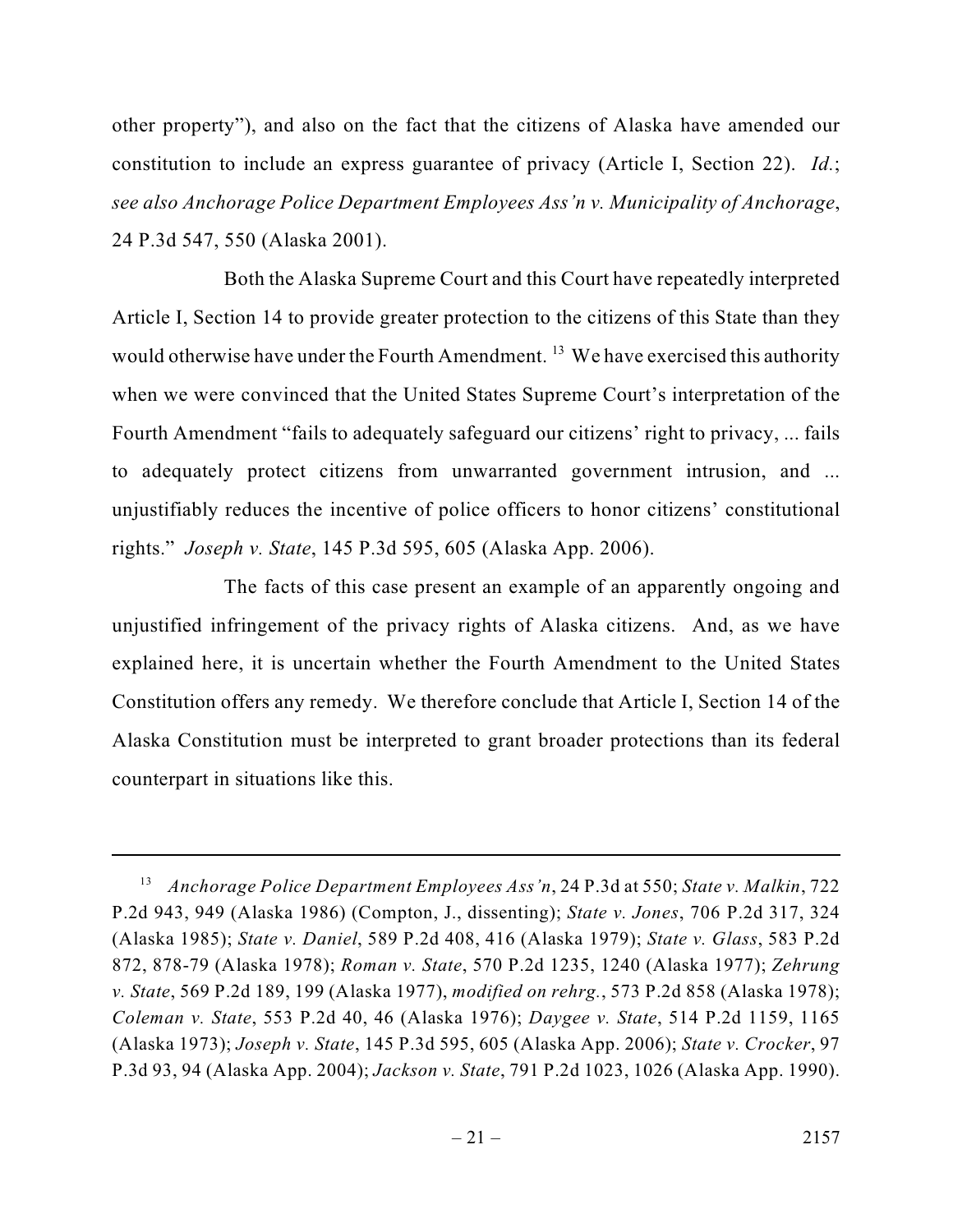To resolve Brown's case, we need not decide whether Article I, Section 14 should be interpreted to completely preclude requests for searches during a routine traffic stop unless the search is related to the ground for the stop or is otherwise supported by a reasonable suspicion of criminality. We leave that question for another day. Because Brown's case presents a particularly egregious example of this police practice, our holding in Brown's case can be more narrow.

Brown's case does, indeed, involve a request for a search during a traffic stop where the requested search was unrelated to the ground for the stop, and where the requested search was not supported by any other reasonable suspicion of criminality. But Brown's case involves additional facts that distinguish it from the run-of-the-mill traffic stop.

Brown was stopped for an equipment violation, butshe was never informed of the reason for the stop. Brown did not know if she was suspected of a minor traffic infraction or a more serious crime. Without explanation, the trooper demanded Brown's driver's license, and then he went back to his patrol vehicle. For all that Brown knew, the trooper might be verifying her identity in preparation for arresting her.

When the trooper returned to Brown's car, he still refrained from telling Brown the reason for the stop. Moreover, even though the trooper had decided to let Brown off with a warning, the trooper gave Brown no indication that she was free to go (or would shortly be free to go). Instead, the trooper asked Brown to consent to a search of her person and her vehicle for drugs.

Because Brown remained ignorant of the reason for the stop, she did not know the basis for the trooper's assertion of authority over her. Consequently, even if Brown had been fully conversant with search and seizure law, Brown had no way of knowing if she had the right to refuse the trooper's request — no way of knowing if the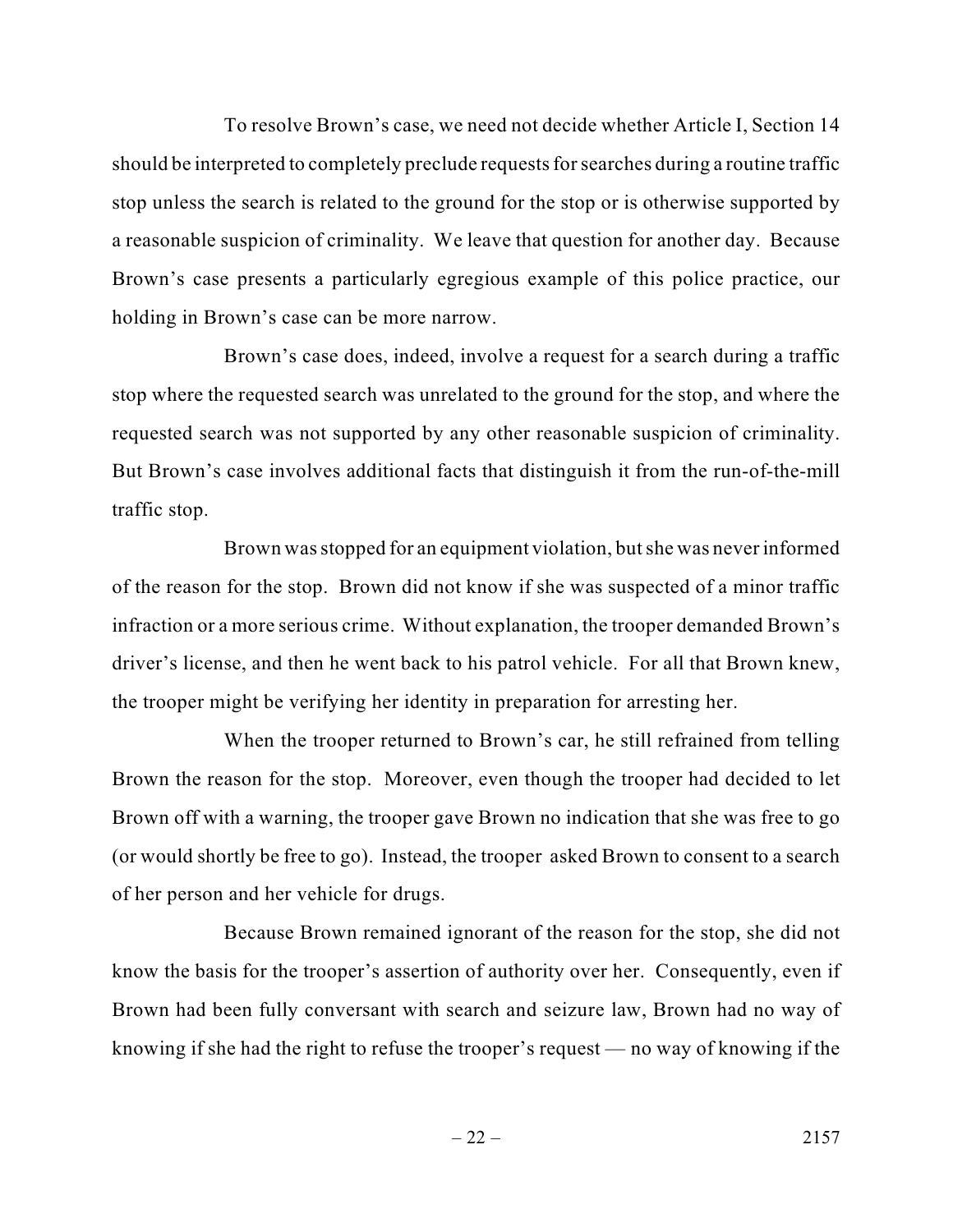trooper's request to conduct a search was indeed a request or was, instead, simply a polite phrasing of a command.

Given these circumstances, the fact that the trooper's request was made within two and a half minutes of the stop (in other words, within the amount of time that a motorist would normally expect to be detained for a routine traffic stop) is not sufficient to establish the legality of the trooper's request. Under the facts of this case, we hold that Article I, Section 14 of the Alaska Constitution prohibited Trooper Salinas from asking Brown for permission to search her person and her vehicle for drugs.

The judgement of the superior court is therefore REVERSED.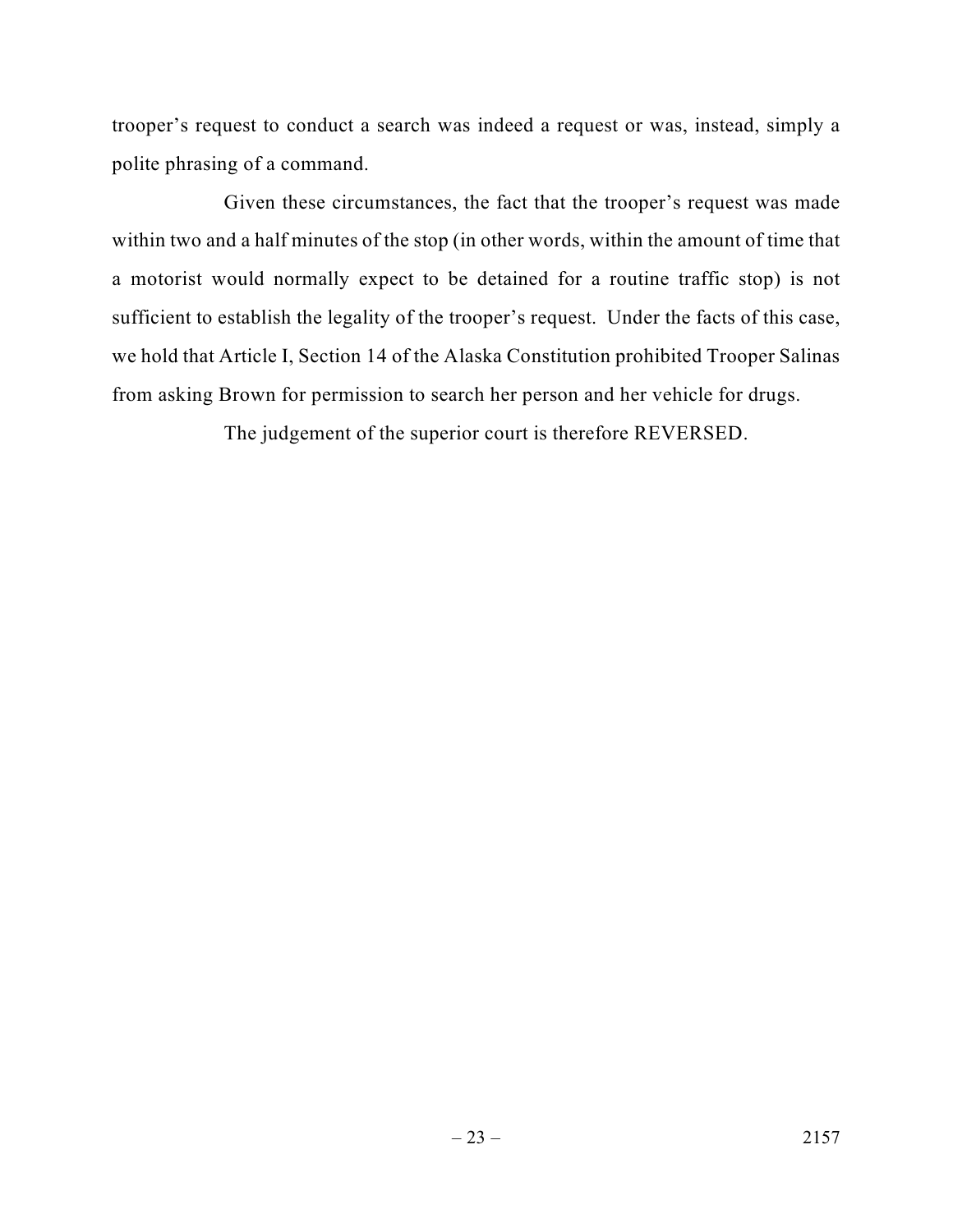COATS, Chief Judge, concurring.

In order to prove voluntary consent, "[t]here must be clear and convincing evidence that the consent was unequivocal, specific, and intelligently given."<sup>1</sup> In the present case, as the majority opinion points out, Brown was stopped at 3 a.m. for an equipment violation — because her car's rear license plate was not properly illuminated. Brown's car and the trooper's car were the only cars on the road. The trooper never informed Brown why he stopped her, and he took and retained Brown's driver's license. As the majority opinion states:

> When the trooper returned to Brown's car, he still refrained from telling Brown the reason for the stop. Moreover, even though the trooper had decided to let Brown off with a warning, the trooper gave Brown no indication that she was free to go (or would shortly be free to go). Instead, the trooper asked Brown to consent to a search of her person and her vehicle for drugs.

> Because Brown remained ignorant of the reason for the stop, she did not know the basis for the trooper's assertion of authority over her. Consequently, even if Brown had been fully conversant with search and seizure law, Brown had no way of knowing if she had the right to refuse the trooper's request — no way of knowing if the trooper's request to conduct a search was indeed a request or was, instead, simply a polite phrasing of a command.

Under these circumstances I would hold that the State did not show by clear and convincing evidence that Brown's consent was "unequivocal, specific, and

*Gieffels v. State*, 590 P.2d 55, 62 (Alaska 1979) (citing *Sleziak v. State*, 454 P.2d 252, <sup>1</sup> 257 (Alaska 1969)).